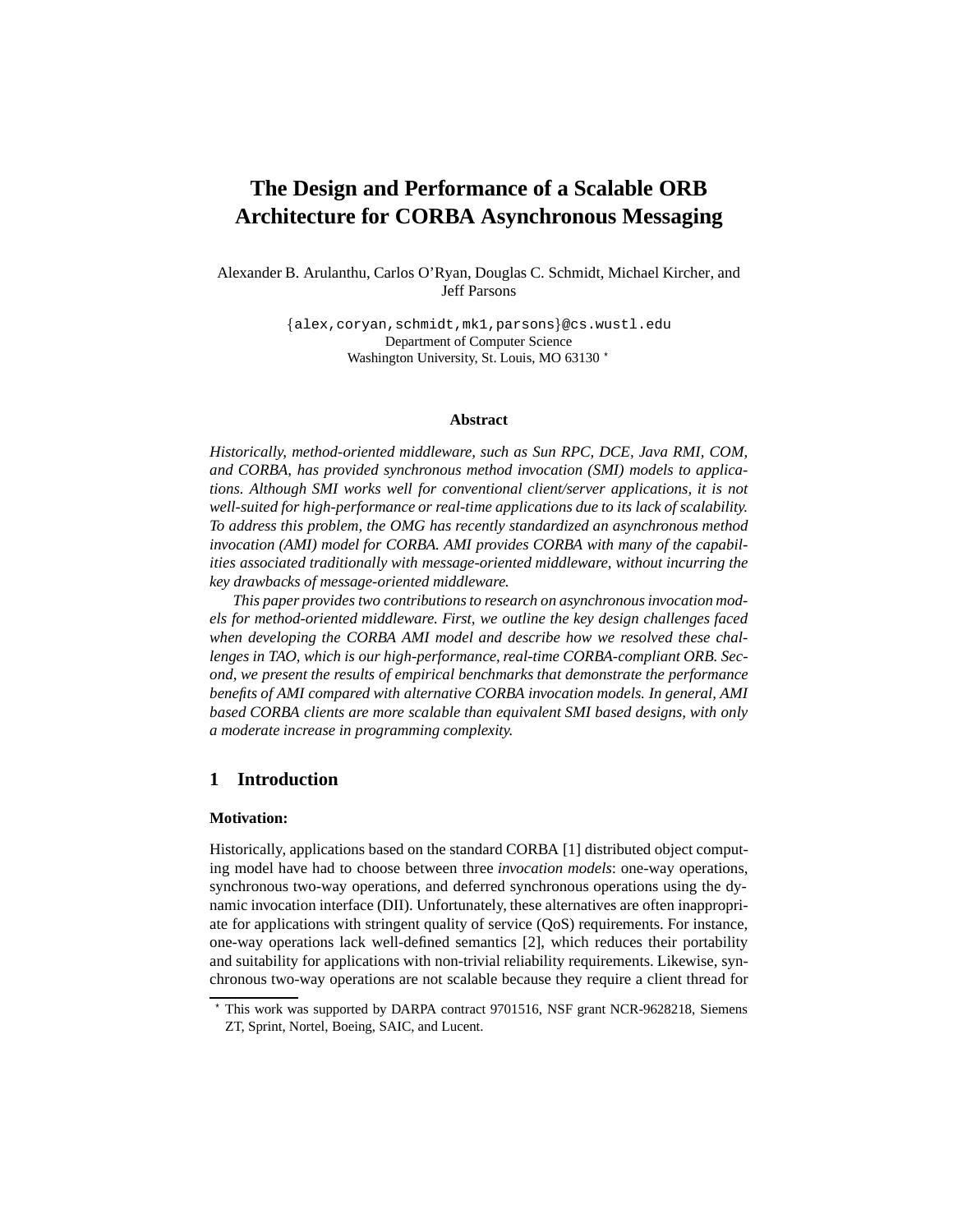each pending request/response invocation. Finally, the deferred synchronous model is inefficient and tedious to program due to its reliance on the DII [3], which allocates memory and copies data excessively.

To address these limitations, the OMG adopted a Messaging specification [4] for the CORBA standard. One of the key features in the CORBA Messaging specification is support for asynchronous method invocations (AMI).

# **Overview of CORBA AMI:**

The CORBA AMI specification defines a *polling* model and a *callback* model, as described below:

• *Polling model:* In this model, each two-way AMI operation returns a Poller valuetype [5], which is very much like a C++ or Java class in that it has both data members and methods. Operations on a Poller are just local C++ method calls rather than remote CORBA operation invocations. The polling model is illustrated in Figure 1. The client can use the Poller methods to check the status of the request so it can



**Fig. 1.** Polling Model for CORBA Asynchronous Twoway Operations

obtain the server's reply. If the server hasn't replied yet, the client can either (1) block awaiting its arrival or (2) return to the calling thread immediately and check back on the Poller to obtain the valuetypes when it's convenient.

 *Callback model:* In this model, when a client invokes a two-way asynchronous operation on an object, it passes an object reference for a *reply handler* servant as a parameter. The reply handler object reference is not passed to the server, but instead is stored locally by the client ORB. When the server replies, the client ORB receives the response, and dispatches it to the appropriate callback operation on the reply handler servant provided by the client application, as shown in Figure 2.



**Fig. 2.** Callback Model for CORBA Asynchronous Twoway Operations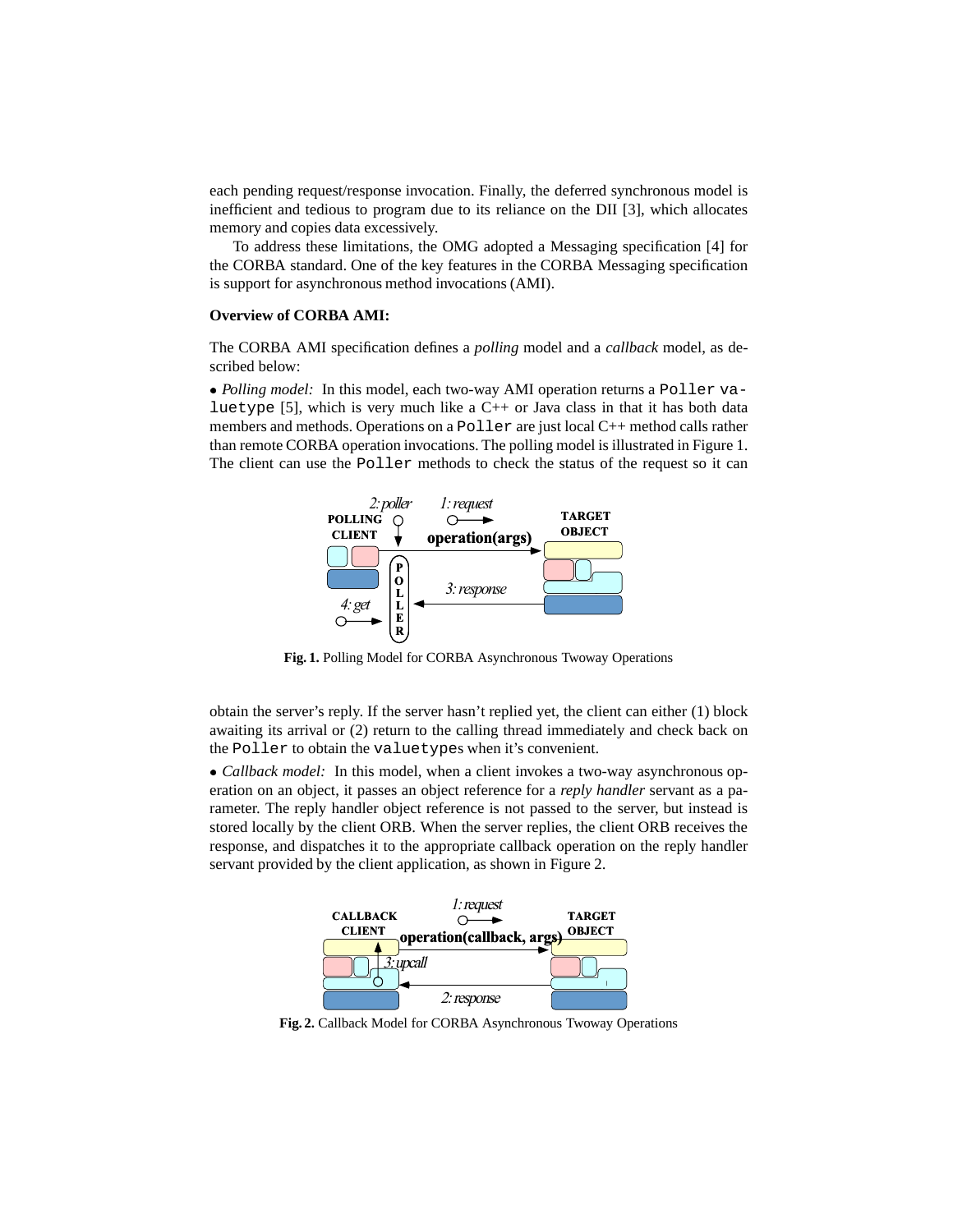Reply handler servants are accessed through normal object references. Therefore, it is possible for a client application to obtain an object reference for a remote reply handler servant and use that object reference to make AMI calls. In this case, replies for the asynchronous invocations will be handled in processes other than the client or the server involved in the original invocations. The most common use-case, however, is for the original client to process the response. In this case, therefore, client application developers must obtain, initialize, and activate reply handlers on a POA, which makes the application behave effectively as both a client and a server.

In general, the callback model is more efficient than the polling model because the client need not invoke method calls on a valuetype repeatedly to poll for results. Moreover, compared with CORBA's original invocation alternatives, the new AMI models provide the following benefits:

 *Simplified asynchronous programming model:* CORBA AMI allows operations to be invoked asynchronously using the *static invocation interface* (SII). Using SII for AMI eliminates much of the tedium, complexity, and inefficiency inherent in DII. In particular, DII requires programmers to allocate a new Request object explicitly and insert the operation parameters into a list of name value pairs, *i.e.*, an NVL ist pseudoobject. Conversely, in SII the IDL compiler can use an ORB's internal mechanisms to avoid extra memory allocations and data copies. Although deferred synchronous request implementations can exploit many AMI optimizations, such as better utilization of the network resources and improved parallelism, those improvements are hindered by DII's extra overhead, which often makes AMI a more attractive alternative.

 *Improved quality of service:* When implemented properly, AMI can improve the scalability of CORBA applications. For instance, it allows "pipelining" of two-way operations and minimizes the number of client threads that are otherwise required to perform two-way synchronous method invocations (SMI). In addition, AMI is important for real-time CORBA applications [6] because it helps to bound the amount of time a client spends blocking on two-way requests.

#### **Synopsis of research contributions:**

Our previous research has examined many dimensions of high-performance and realtime ORB endsystem design, including static [7] and dynamic [8] scheduling, event processing [9], I/O subsystem [10] and pluggable protocol [11] integration, ORB Core architectures [12], systematic benchmarking of multiple ORBs [13], patterns for ORB extensibility [14] and ORB performance [15]. This paper focuses on a previously unexplored dimension in the high-performance and real-time ORB endsystem design space: *the design and optimizations used to implement the standard CORBA asynchronous method invocation (AMI) callback model*.

The vehicle for our research on high-performance and real-time CORBA is TAO [7]. TAO is an open-source<sup>1</sup>, CORBA-compliant ORB designed to address applications with stringent quality of service (QoS) requirements. In addition to being the first ORB with a standard Portable Object Adapter [15], TAO was the first ORB to implement the standard CORBA AMI callback model.

The source code and documentation for TAO can be downloaded from www.cs.wustl.edu/~schmidt/TAO.html.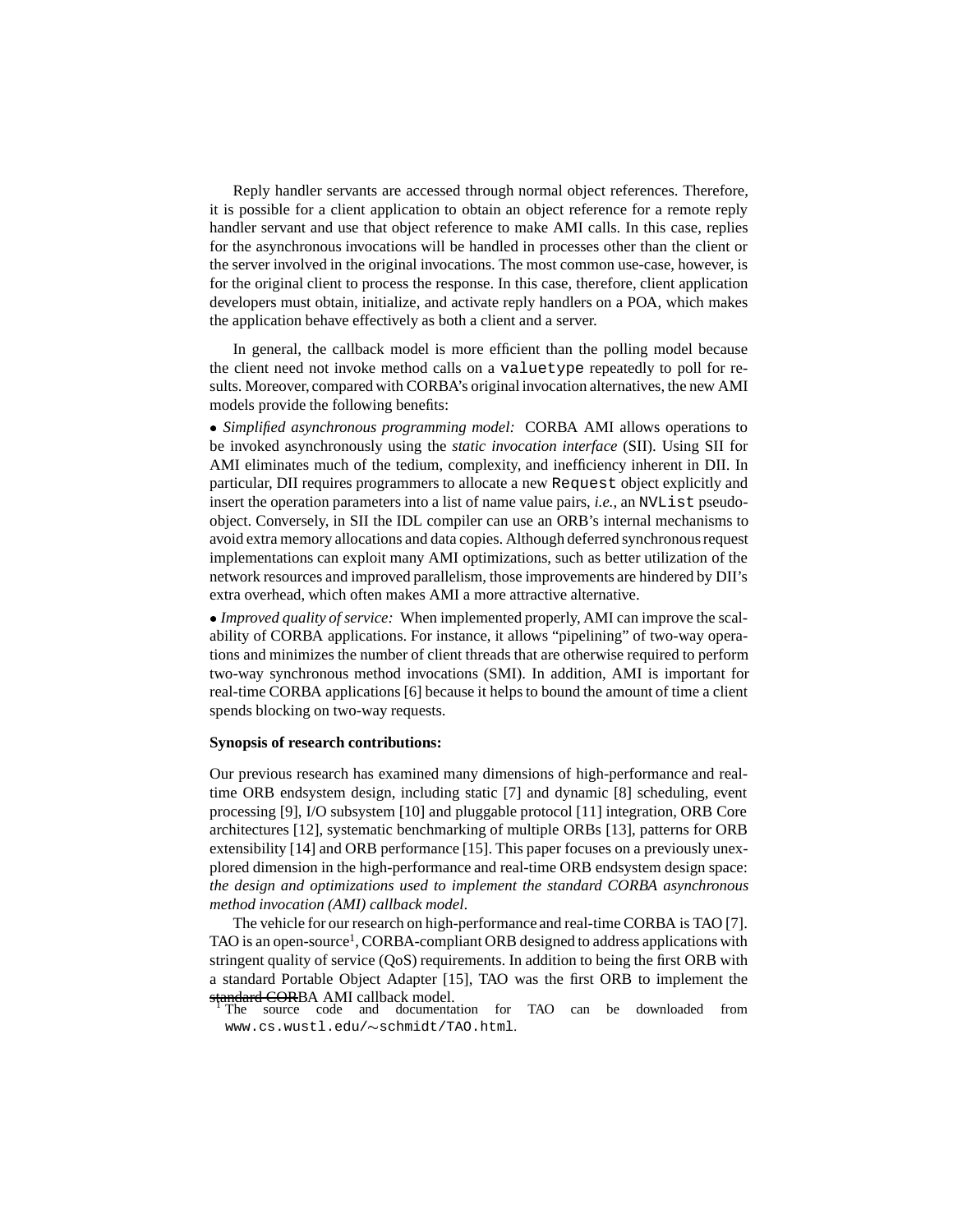#### **Related work:**

The AMI polling model stems from research on programming language support for distributed computing. For instance, Futures [16] and Promises [17] are language mechanisms that decouple method invocation from method return values passed back to the caller when a method finishes executing. As with AMI Pollers, calls are invoked asynchronously, clients can rendezvous with a Future/Promise to obtain reply values when they become available.

Previous research on *method-oriented middleware* [9, 18, 19] has examined how the CORBA Event Service can be used to perform asynchronous communication between CORBA applications. However, the CORBA AMI specification provides a different programming model than the CORBA Event Service. For instance, since the CORBA Event Service allows single-point-to-multi-point and anonymous communication models, application developers must devise their own means to send replies from event consumers back to event suppliers. In contrast, AMI applications can receive replies that include multiple IDL types. Moreover, CORBA Event Service participants communicate using a single Any argument. Although Anys can send all IDL types, they incur significant marshaling and message footprint overhead. In contrast, AMI clients can send and receive multiple IDL types and IDL compilers [20] can generate efficient marshaling and demarshaling code for them.

*Message-oriented middleware* (MOM), such as the Isis [21] Message Distribution System, TIBCO Information Bus, and IBM's MQSeries, provide mechanisms that allow suppliers to reliably transmit messages asynchronously to one or more consumers. MOM systems typically consist of additional "router" processes that store and forward messages on behalf of application processes. If a consumer happens to be unavailable due to scheduled downtime, a site crash, or a network partition, the router will attempt to deliver the message periodically until the consumer becomes available. The OMG Message specification defines similar routing capabilities via its Time-Independent Invocation (TII) feature [22, 4]. Both the TII and MOM asynchrony mechanisms are too heavyweight, however, for many high-performance and real-time applications. Moreover, the message-oriented invocation mechanisms of MOM systems can be harder to program correctly due to the lack of strong typechecking.

The remainder of this paper is organized as follows: Section 2 outlines the general structure and dynamics an ORB requires to support AMI callbacks; Section 3 describes key design challenges faced when implementing the CORBA AMI callback model and explains how TAO resolves these challenges; Section 4 empirically analyzes the performance of AMI callbacks in TAO [7] and compares it with alternative communication models; and Section 5 presents concluding remarks that summarize the lessons learned from implementing AMI callbacks in TAO.

# **2 ORB Architectural Support for AMI Callbacks**

This section outlines the general structure and dynamics an ORB requires to support AMI callbacks.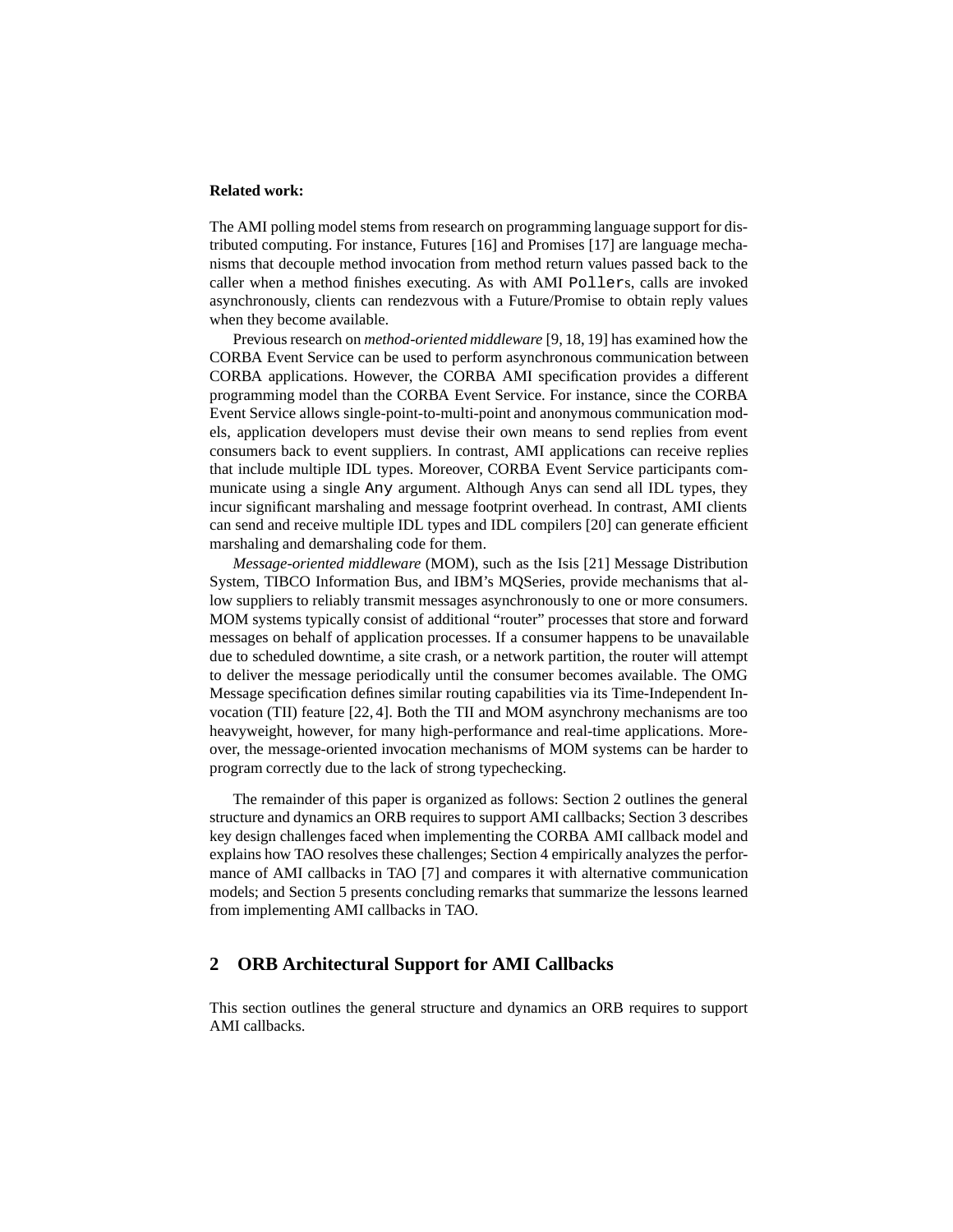#### **2.1 AMI Callback Features**

To support AMI callbacks, an ORB should implement the following functionality:

**1. AMI stubs:** For each two-way operation in the IDL interface, an ORB's IDL compiler [20] should generate an *AMI stub* that applications can use to issue asynchronous operations. Each AMI stub is responsible for (1) setting up state in the ORB to receive the reply and dispatch it to the appropriate reply handler, (2) marshaling the in and inout arguments provided by the application, and (3) using the ORB Core to send the message to a remote ORB. High-quality IDL compilers should provide an option to suppress the generation of AMI stubs to reduce the footprint of applications that do not use them.

**2. Manage pending invocations:** The client ORB must store reply handler object references for all asynchronous invocations. If the reply handler servant is collocated with the client, the application developer must activate the reply handler implementation with the client's ORB POA. When a reply returns, the client ORB locates the reply handler servant and invokes the callback method on it. The client ORB delivers this new request to the reply handler servant using its regular invocation path, which allows an ORB's collocation optimizations [23] to be used to minimize dispatching overhead.

**3. Explicit event loop methods:** An ORB must implement the standard CORBA work pending and perform work operations. Clients can use these operations to invoke the CORBA event loop in a client explicitly. In addition, if asynchronous replies arrive while a client is blocked waiting for a synchronous reply, the ORB can use the blocked thread to dispatch the asynchronous reply.

#### **2.2 Collaborations Between ORB Components for Asynchronous Invocation**

After an OMG IDL compiler generates the AMI callback stubs, the generated code must collaborate with internal ORB components to send and receive asynchronous invocations. To demonstrate how this works, Figure 3 depicts the general sequence of steps involved when an asynchronous two-way  $qet_q$ quote operation is executed.<sup>2</sup> As shown in this figure, the interactions between client ORB components for an asynchronous invocation consist of the following steps:

- **–** The client application invokes the sendc get quote method on the Stub to issue the asynchronous operation (1). The client passes the AMI<sub>-QuoterHandler</sub> object reference, along with the name of the stock we're interested in, *e.g.*, IBM.
- **–** The Stub marshals its string argument into a buffer and instantiates an Invocation **(2)**, which is a facade that delegates to internal ORB components that establish connections **(3)** & **(4)** with a remote server (if necessary), the ORB stores the AMI QuoterHandler object **(5)**, and send the requests **(6)** & **(7)** to the server.
- **–** After the request is sent, Invocation returns control to the Stub **(8)**, which itself returns control to the client **(9)**.

<sup>&</sup>lt;sup>2</sup> The names of certain objects in this discussion are specific to TAO, though the general flow of control and behavior should generalize to other ORBs that implement AMI callbacks.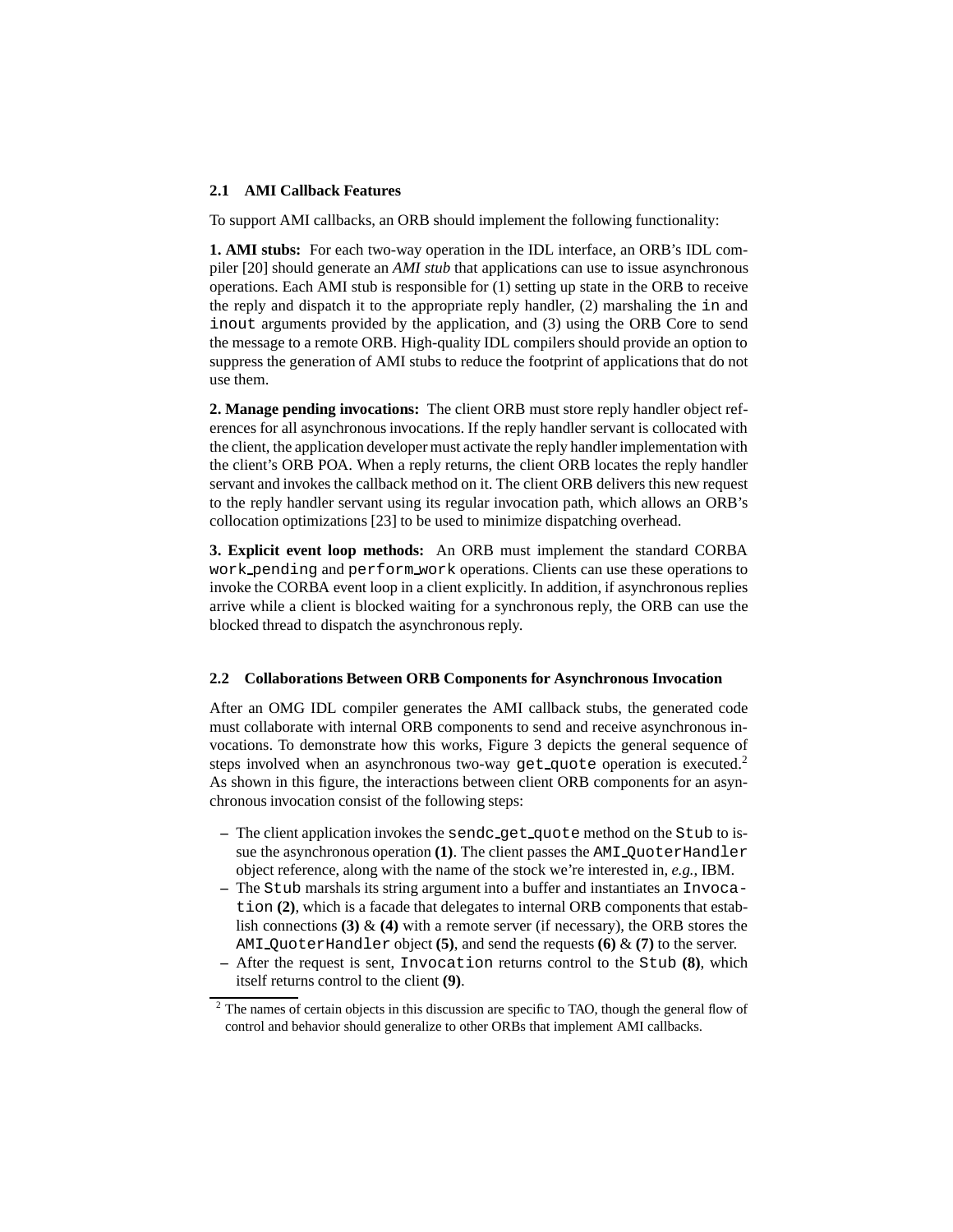

**Fig. 3.** Interactions Between Client ORB Components for Asynchronous Invocation

- **–** When a client application is prepared to handle callbacks, it calls the ORB's work pending and perform work **(10)** methods to receive and dispatch replies associated with asynchronous invocations.
- **–** When the reply arrives, the ORB demarshals the reply and demultiplexes it to the callback method on the reply handler servant that was passed in by the application when the AMI method was invoked originally **(11)**.

Section 3.2 revisits these steps in more detail after we've explained the components in TAO's ORB architecture.

# **3 The Design of TAO's AMI Callback Architecture**

To make the discussion of ORB architectural support for AMI in Section 2 more concrete, this section describes our resolutions to key design challenges encountered when implementing TAO's AMI-enabled ORB architecture. Section 4 then illustrates the performance characteristics of TAO's AMI implementation compared to alternative SMI and DII deferred synchronous communication models.

# **3.1 Design Challenges and Resolutions**

To assist developers of distributed object systems in making informed choices among alternative ORB middleware solutions, they should understand how the ORBs are implemented. Below, we (1) outline the key design challenges we faced when implementing AMI in TAO and (2) explain the patterns and components we used to resolve these challenges.

### **Challenge: How to Process Asynchronous Replies Efficiently**

*Context:* Early TAO implementations supported only the Synchronous Method Invocation (SMI) model. In SMI, the calling thread that makes a two-way invocation blocks awaiting the server's reply. The client ORB can use the calling thread to process the response. For example, consider the *Leader/Followers* thread pool concurrency model [12] illustrated in Figure 4. TAO uses this concurrency model to support multithreaded client applications efficiently, as follows: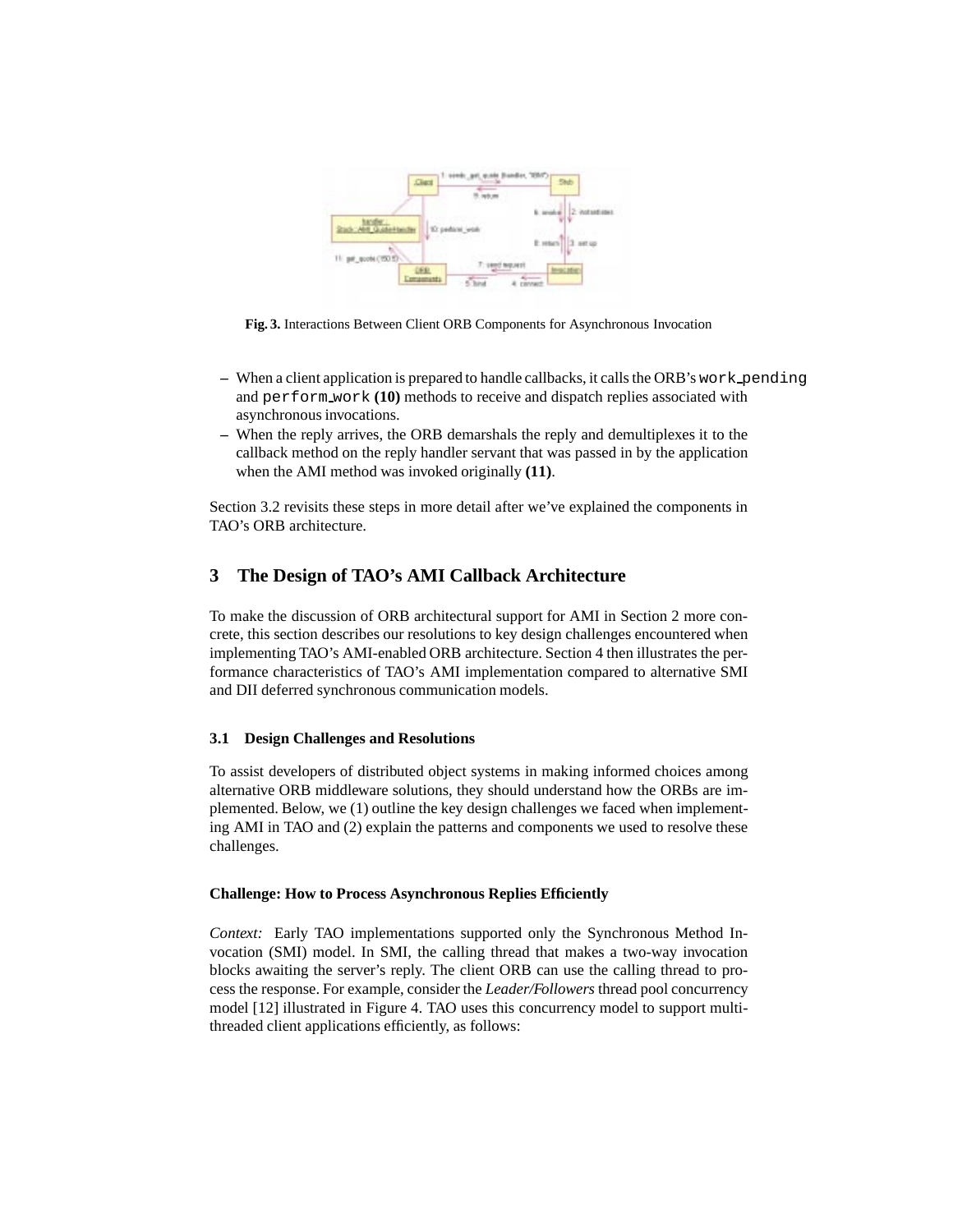

**Fig. 4.** Processing Synchronous Two-way Client Invocations using the Leader/Followers Concurrency Model

- **–** Each calling thread that invokes a two-way synchronous method **(1)** uses a connection to send the request **(2)**.
- **–** The client ORB designates one of the waiting threads the *leader* and the other threads as the *followers*. The leader thread blocks on the select operation **(3)**; the follower threads block on semaphores **(4)**.
- **–** When a reply arrives on a connection, the leader thread returns from select. If the reply belongs to the leader, it continues to process the reply after first promoting the next follower to become the new leader. If the reply belongs to one of the followers, however, the leader signals the corresponding semaphore to wake up the follower thread **(5)**.
- **–** The awakened follower thread reads the reply **(6)**, completes the two-way invocation **(7)**, and returns to its caller.

*Problem:* Although the Leader/Followers thread pool model described above works well for SMI, it does not work without modification for AMI. The problem stems from the fact that the calling stub goes out of scope as soon as the request is sent and control returns to client application code. Thus, the ORB must be prepared to process an asynchronous reply in another context, possibly within another client thread. Moreover, to complete the processing of server replies to asynchronous invocations, the ORB must maintain certain state information, such as reply handler object reference and a function to demarshal the reply (the so-called *reply-stub*).

*Forces:* The mechanisms provided to support AMI replies should add no significant run-time overhead to the existing SMI mechanisms.

*Solution*  $\rightarrow$  *Strategizing the reply dispatching mechanisms:* The problem of processing asynchronous replies can be solved by *strategizing* the reply processing and dispatching mechanisms used for AMI and SMI calls. Figure 5 illustrates the components in TAO's Reply Dispatcher hierarchy. A Synchronous Reply Dispatcher is created by an Invocation object during a synchronous invocation on the local stack activation record. When the reply is received, the reply buffer, *i.e.*, TAO's InputCDR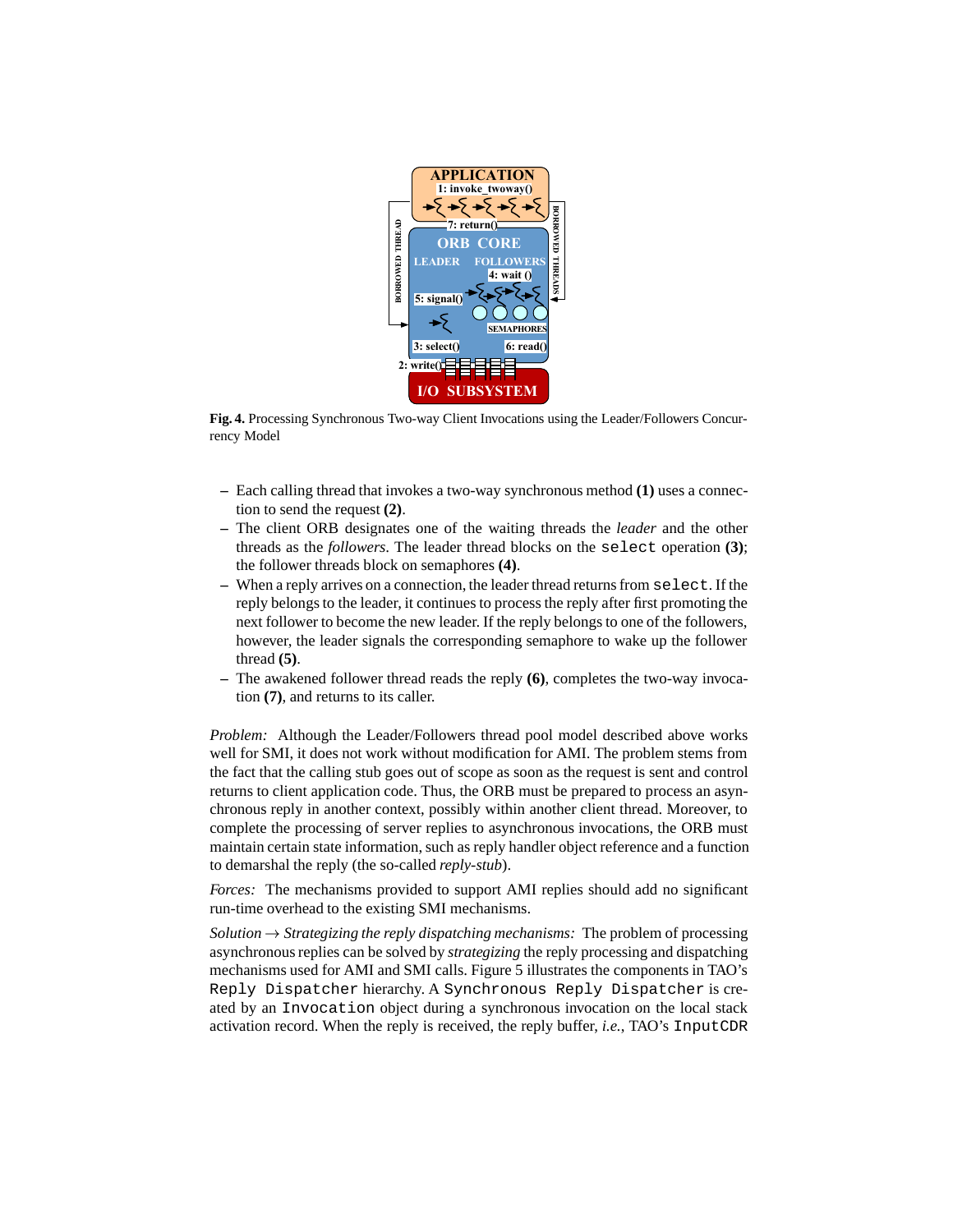

**Fig. 5.** Reply Dispatching Strategy

object, is placed in the dispatcher and control returns first to the Invocation object and then to the Stub. At this point, the Stub obtains the reply buffer from the Invocation object, demarshals the reply, and completes the invocation. Each Reply Dispatcher object maintains a reply received flag that indicates if the reply has been received. This flag is set when the reply is dispatched to this object and the thread waiting for the reply returns to the Stub.

During an AMI call, an Invocation object creates an Asynchronous Reply Dispatcher on the heap<sup>3</sup> because the activation record where the Invocation object is created is exited before the reply is received. The AMI stub, *i.e.*, the sendc\_\* operation, stores the reply handler object reference provided by the client in the Asynchronous Reply Dispatcher object. In addition, the AMI stub stores the pointer to the appropriate reply-stub method in this object.

A Leader/Followers implementation using TAO's Reply Dispatcher architecture is illustrated in Figure 6 and behaves as follows:



**Fig. 6.** TAO's AMI-enabled Leader/Followers Implementation

**–** When application threads make two-way invocations**(1)**, a Reply Dispatcher object is created for each invocation **(2)** and the request is sent **(3)**.

<sup>&</sup>lt;sup>3</sup> As an optimization, an ORB could use a pre-allocated pool to allocate these objects, thereby alleviating heap fragmentation [15].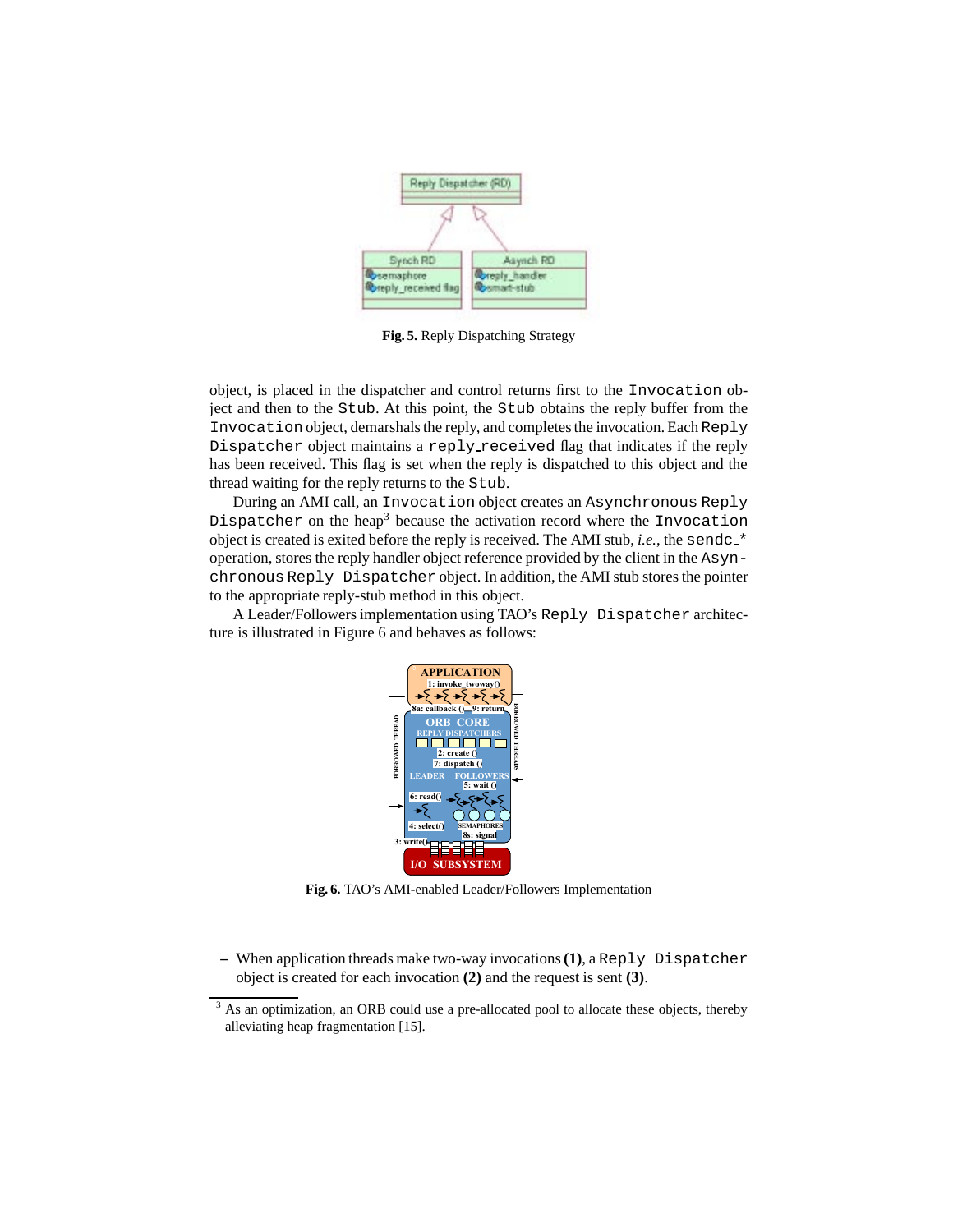- **–** The leader thread then blocks on the select call **(4)** and the follower threads block on the semaphores **(5)**.
- **–** When a reply arrives on a connection, the leader thread itself reads the complete reply **(6)** and calls the Reply Dispatcher object that was created for that invocation to dispatch the reply **(7)**.
- **–** For SMI calls, the Synchronous Reply Dispatcher signals **(8s)** the thread waiting for that reply and completes the invocation **(9)**. For AMI calls, however, the Asynchronous Reply Dispatcher object invokes the callback method in the reply handler servant **(8a)**.

#### **Challenge: How to Minimize Connection Utilization**

*Context:* Early implementations of TAO supported only a *non-multiplexed* connection model [12], which is well-suited for hard real-time applications whose QoS requirements include highly predictable response times. In this model, a connection cannot be reused for another two-way request until the reply for the previous request is received. Figure 7 illustrates TAO's non-multiplexed connection model, where five threads make



**Fig. 7.** One Outstanding Request Per-Connection

two-way invocations to the same server, which creates five connections. TAO represents connections using a Transport object that provides a uniform interface to the TAO's pluggable protocols framework [11], this framework abstracts various underlying transport mechanisms, such as TCP, UNIX-domain sockets, and VME, implemented by TAO. TAO's pluggable protocols framework uses key patterns and components provided by ACE [24].

*Problem:* Non-multiplexed connection models are inefficient for CORBA AMI because client applications can issue hundreds or thousands of asynchronous requests before waiting for the replies. Thus, a non-multiplexed connection model would use a correspondingly large number of connections.

#### *Forces:*

1. An ORB should implement connection multiplexing so that multiple outstanding requests required to support the AMI model can be processed efficiently.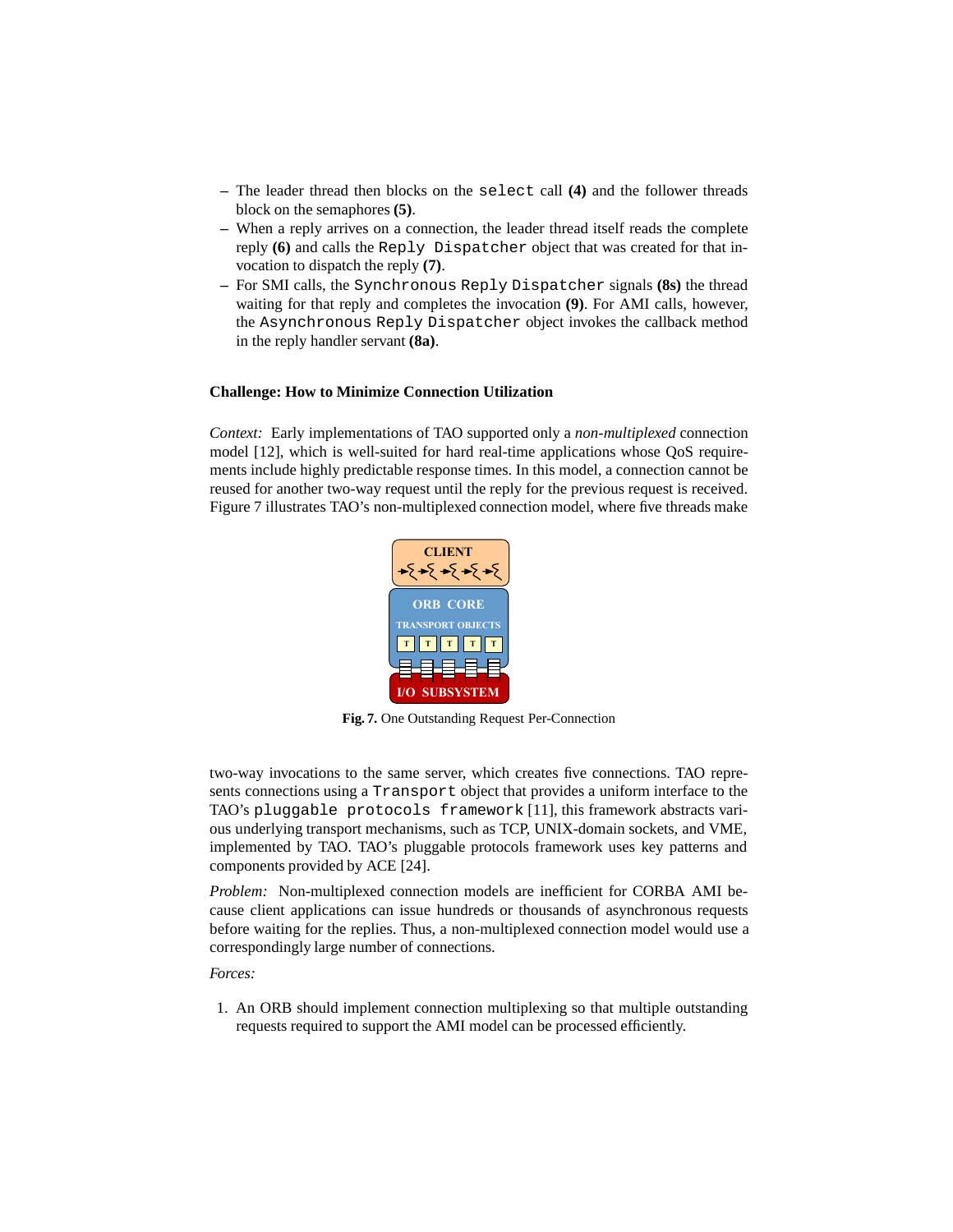- 2. When multiple threads access a connection simultaneously, they should be synchronized so that requests are sent one-by-one and not corrupted through intermingled I/O calls.
- 3. To accommodate various use-cases and QoS requirements, applications should be able to configure multiplexed and non-multiplexed connection behavior both statically *and* dynamically.

*Solution*  $\rightarrow$  *Strategize the transport multiplexing mechanisms:* To overcome the scalability limitations of a non-multiplexed connection architecture, we extended TAO to support a multiplexed connection option for both SMI and AMI. In this design, many requests can be sent simultaneously over the same connection, even when replies are pending for earlier requests. In general, multiplexing yields better use of connections and other limited OS resources [12], such as memory buffers.

To implement this design in TAO, we applied the Strategy pattern [25] and defined a new strategy called Transport Mux Strategy that supports both multiplexed and the non-multiplexed connections. The components in this design are illustrated in Figure 8.



**Fig. 8.** Transport Mux Strategy

The Exclusive Transport Strategy implements the non-multiplexed connection strategy by holding a reference to a single Reply Dispatcher object. This strategy is "exclusive" because only one outstanding request at a time can pend on each connection. In contrast, the Muxed Transport Strategy uses a hash table that stores multiple Reply Dispatchers, each representing a request sent on the connection. As shown in Figure 8, the Transport Mux Strategy base class provides a common interface for these two different implementations. TAO uses the Service Configurator pattern [26] to allow applications to select between these two strategies and thereby configure TAO's Transport Mux Strategy either statically or dynamically.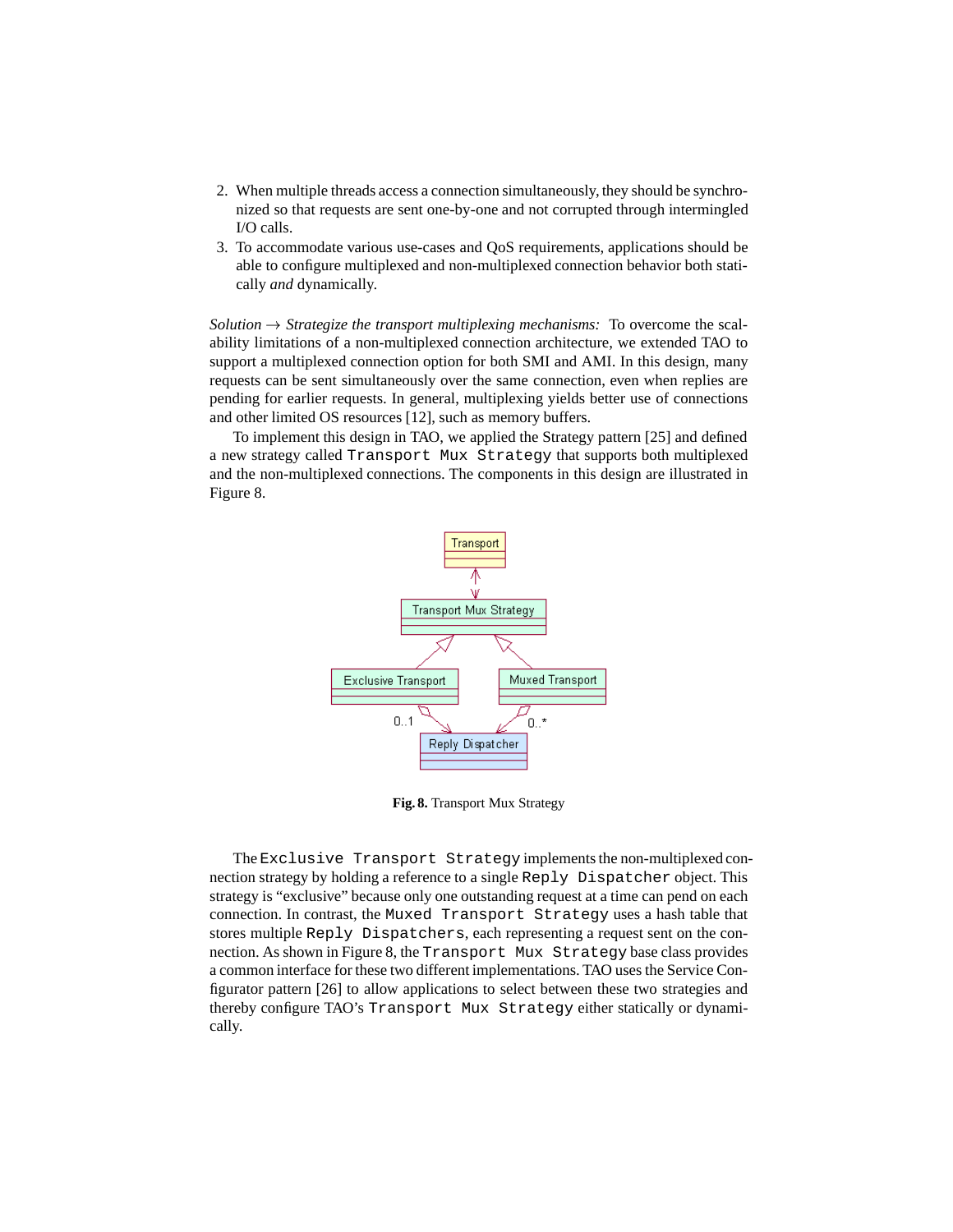To synchronize access to a multiplexed connection among multiple threads, the Transport object for that connection is marked as "busy" while one thread is sending a request. If during that time another thread tries to send a request, either a cached connection is recycled or a new connection is created. After the request is sent, the Transport object is marked as "idle" and is cached so it can be reused to send subsequent requests.

#### **Challenge: How to Implement Scalable Reply Processing Mechanisms**

*Context:* High-quality CORBA implementations should support "nested upcalls", in which an ORB processes incoming requests while it waits for replies. This support can be implemented using select to wait for both the reply and any incoming requests. This implementation can add unnecessary overhead, however, to "pure" clients that do not receive any incoming requests from servers. Therefore, TAO provides the following three reply processing strategies that allow developers to select the most appropriate mechanism for their application QoS requirements:

- **–** Wait-on-Read: In this strategy, the calling thread blocks on read to receive the reply. This is a very efficient strategy for pure clients that need not receive requests or nested upcalls while waiting for server replies.
- **–** Wait-on-Reactor: The Reactor [27] is a framework implemented in ACE [24] that provides event demultiplexing and event handler dispatching. In this strategy, a single-threaded Reactor is used to dispatch events, such as reply arrivals and upcalls. This strategy supports single-threaded client applications efficiently by having the waiting thread run the event loop of the Reactor to check for server replies. When there is input on a connection, the Transport object is notified and it reads the input message and dispatches the reply. The Wait-on-Reactor strategy also works with multi-threaded applications that use a Reactor-per-thread to minimize contention and locking overhead [12].
- **–** Wait-on-Leader/Followers: If the application is multi-threaded and several threads are sharing the same Reactor, only one of them can run the Reactor's event loop at a time. Therefore, this strategy uses the Leader/Followers pattern [12] to synchronize access to the Reactor. In this pattern, the leader thread runs the event loop of the Reactor. All other threads wait on a semaphore. When a reply is available, the leader thread reads and dispatches the complete reply. If the reply is for an AMI request, it is dispatched to the callback method in the reply handler servant. For synchronous replies, the reply buffer is transferred to the Synchronous Reply Dispatcher from the Transport object. If a reply belongs to the leader thread, it selects another thread as the leader and returns from the event loop. If the reply belongs to another thread, however, it signals this thread so it can wake up from the semaphore, return to its stub, and process the reply.

*Problem:* Pre-AMI-enabled versions of TAO implemented the three reply processing strategies described above as Connection Handlers within TAO's pluggable protocols framework, as shown in Figure 9. However, every Transport mechanism,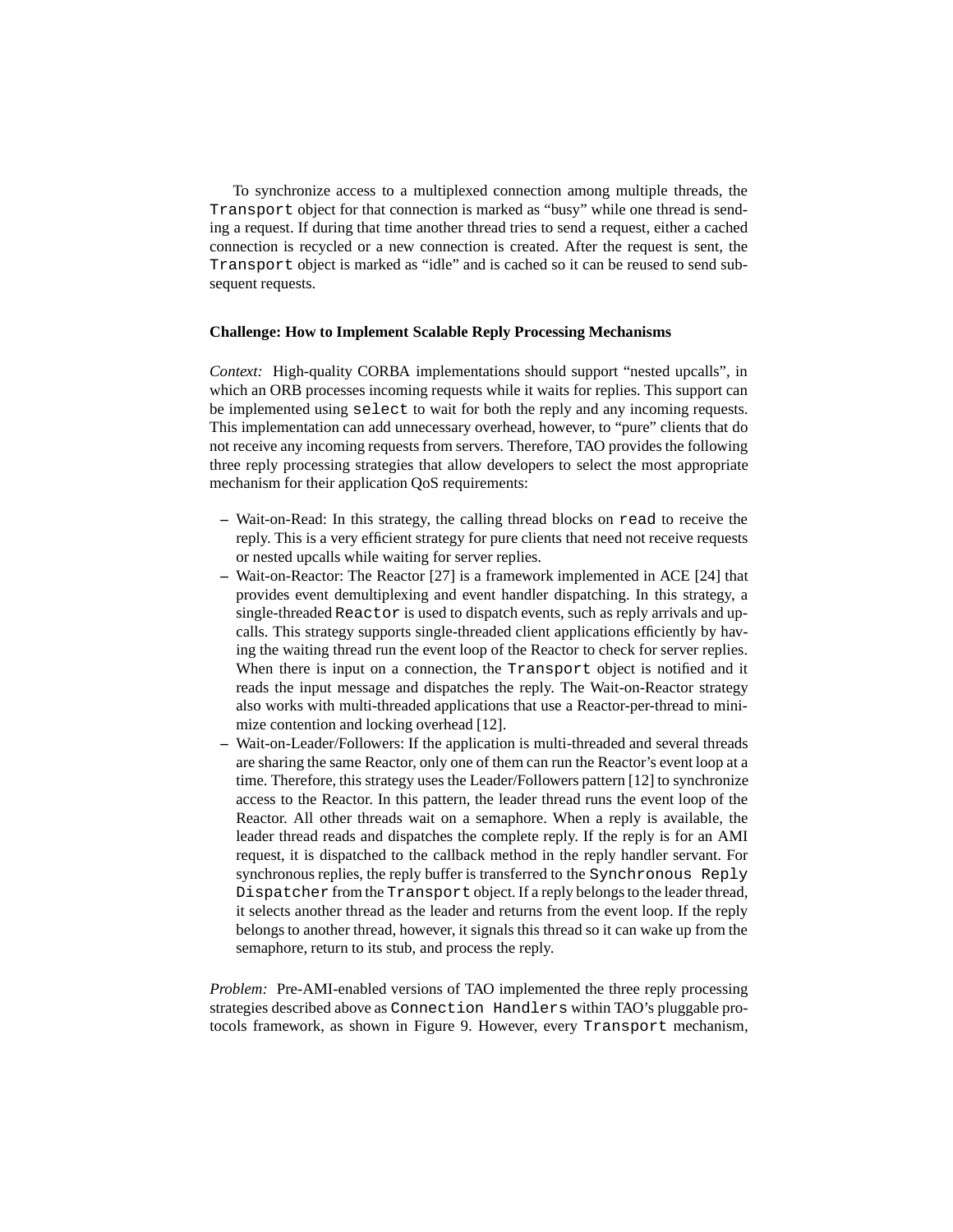

**Fig. 9.** Initial Design of TAO's Reply Processing Mechanisms

such as IIOP and UNIX-domain sockets (UIOP), in TAO's pluggable protocols framework [11] required three Connection Handler implementations to support all the reply wait strategies in its Transport implementation. Not surprisingly, this approach did not scale up effectively when TAO incorporated additional transport mechanisms, such as VME, Fibrechannel, or TP4. TAO's original design also complicated the integration of the AMI callback model because changes to the reply wait mechanisms were necessary for *each* Transport implementation.

*Forces:* The semantics of the existing wait mechanisms, as well as the existing optimizations, must be maintained while integrating the AMI callback model. Moreover, applications should be able to configure TAO's reply wait mechanism according to their particular needs.

*Solution*  $\rightarrow$  *Refactor reply wait strategies:* As part of our enhancement to TAO, we moved the reply wait mechanisms from the Connection Handlers to the new Wait Strategy and decoupled it from the underlying Transport and the Connection Handler objects. TAO's new Wait Strategy architecture is illustrated in the UML class diagram in Figure 10. In TAO's enhanced architecture, each Transport



**Fig. 10.** Enhanced Design of TAO's Reply Processing Strategies

implements only one Connection Handler. Due to the patterns-based OO de-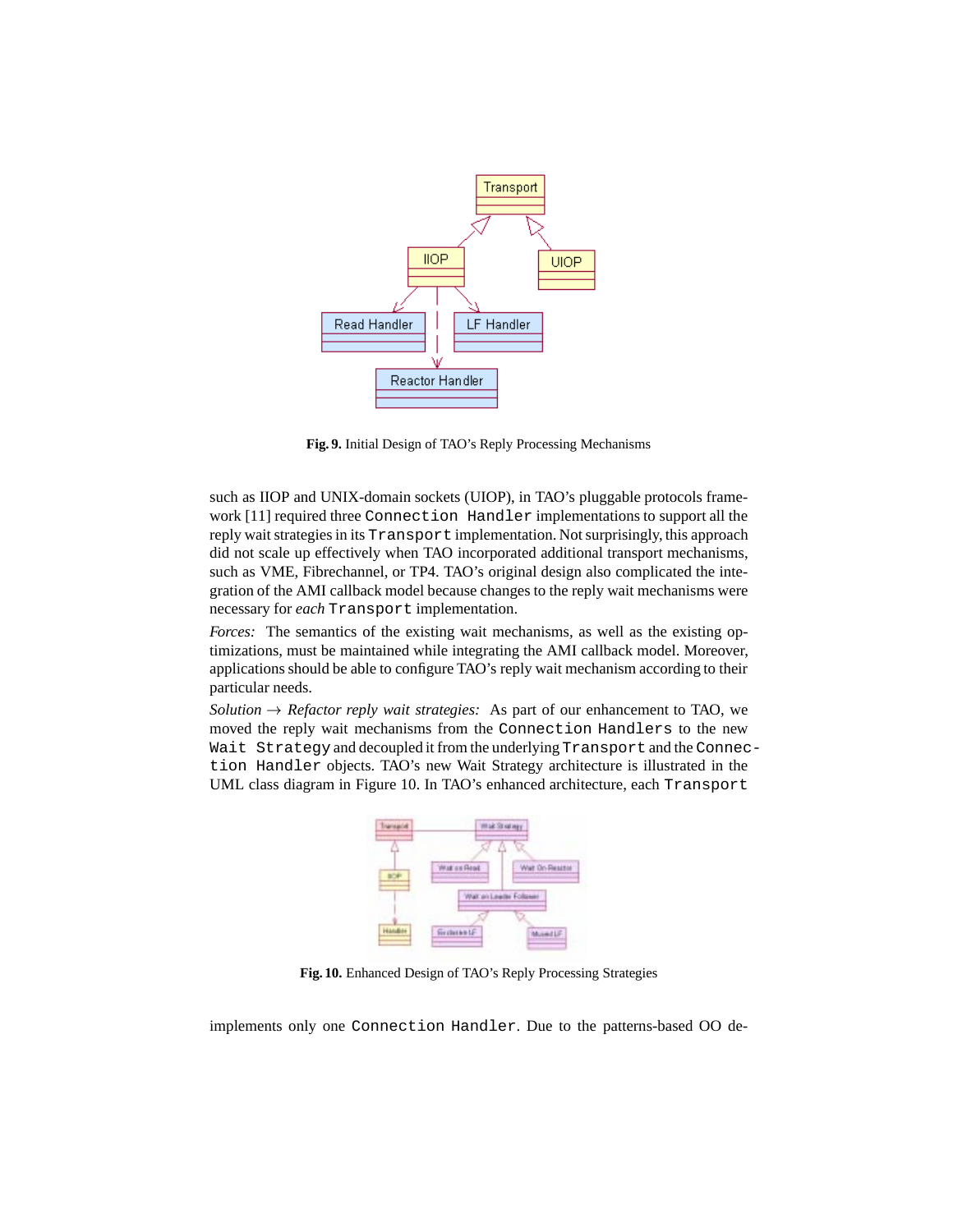sign [11] used in TAO, this modification required changes only to its Transport and Connection Handler implementations; no other ORB components were affected.

In addition to refactoring the wait strategies, a variation of the Leader/Followers implementation has been integrated into TAO's Wait-on-Leader/Followers strategy. This change was necessary because the original Leader/Followers implementation assumed non-multiplexed connections, *i.e.*, only one request at a time was sent per-connection. Therefore, state variables, such as semaphores, were kept in the Transport and the Connection Handler objects, which are per-connection objects. Although this implementation works for the Exclusive Transport strategy, it is unsuitable for Muxed Transport, where multiple threads may wait simultaneously for replies on a single connection.

To address the multiplexing problem, we enhanced the Leader/Followers model described earlier to create a variation called Muxed-Wait-on-Leader/Followers strategy. This new strategy uses the Thread-Specific Storage pattern [28] to store a per-ORB-perthread condition variable. This condition variable is created on-demand just once, by a factory method in TAO's ORB Core. This factory method provides a facade [25] to all ORB strategies, helper classes, and global or thread-specific resources.

#### **Challenge: How to Minimize Stub Footprint**

*Context:* Earlier, we discussed the ORB components used by the client stub to set up the connection, create the Reply Dispatchers, send the request, keep track of the Reply Dispatchers and *reply-stubs*, wait for and process replies, and deliver the replies to target threads or reply handler servants. A stub can either invoke methods on these ORB components directly, or it can use helper classes that can be implemented as part of the ORB. Helper classes can interact with various ORB components on behalf of the stub and execute all functionality outlined above.

*Problem:* If stubs interact with the internal ORB components directly, the code size of the stub increases. In turn, this increases the footprint of the generated  $C++$  code because TAO's IDL compiler creates stubs for each operation in the IDL interface.

*Forces:* There is a tradeoff between code size and performance [29]. In general, stubs could inline all the code required to complete their task [30]. However, inlining can cause unacceptably large memory footprint. Conversely, stubs could simply pass parameter data to a shared interpreter, such as a DSI/DII engine [31]. In this case, however, system performance would suffer.

*Solution*  $\rightarrow$  *Optimized invocation helper facades:* To reduce memory footprint, stubs should use helper classes to factor out common code from the stubs into reusable ORB Core components. In TAO, these helper classes are called Synchronous Invocation and Asynchronous Invocation. They provide stubs with facades that encapsulate the details of various features implemented internally to the ORB to support both AMI and SMI.

When called by a stub on behalf of a client, the Synchronous Invocation class establishes a connection<sup>4</sup> to the remote host, sends the request, waits for a reply, receives the reply, and returns control to the stub once the reply is received. The

<sup>&</sup>lt;sup>4</sup> TAO uses connection caching [12] to avoid establishing new connections if one is already open to a particular ORB endpoint.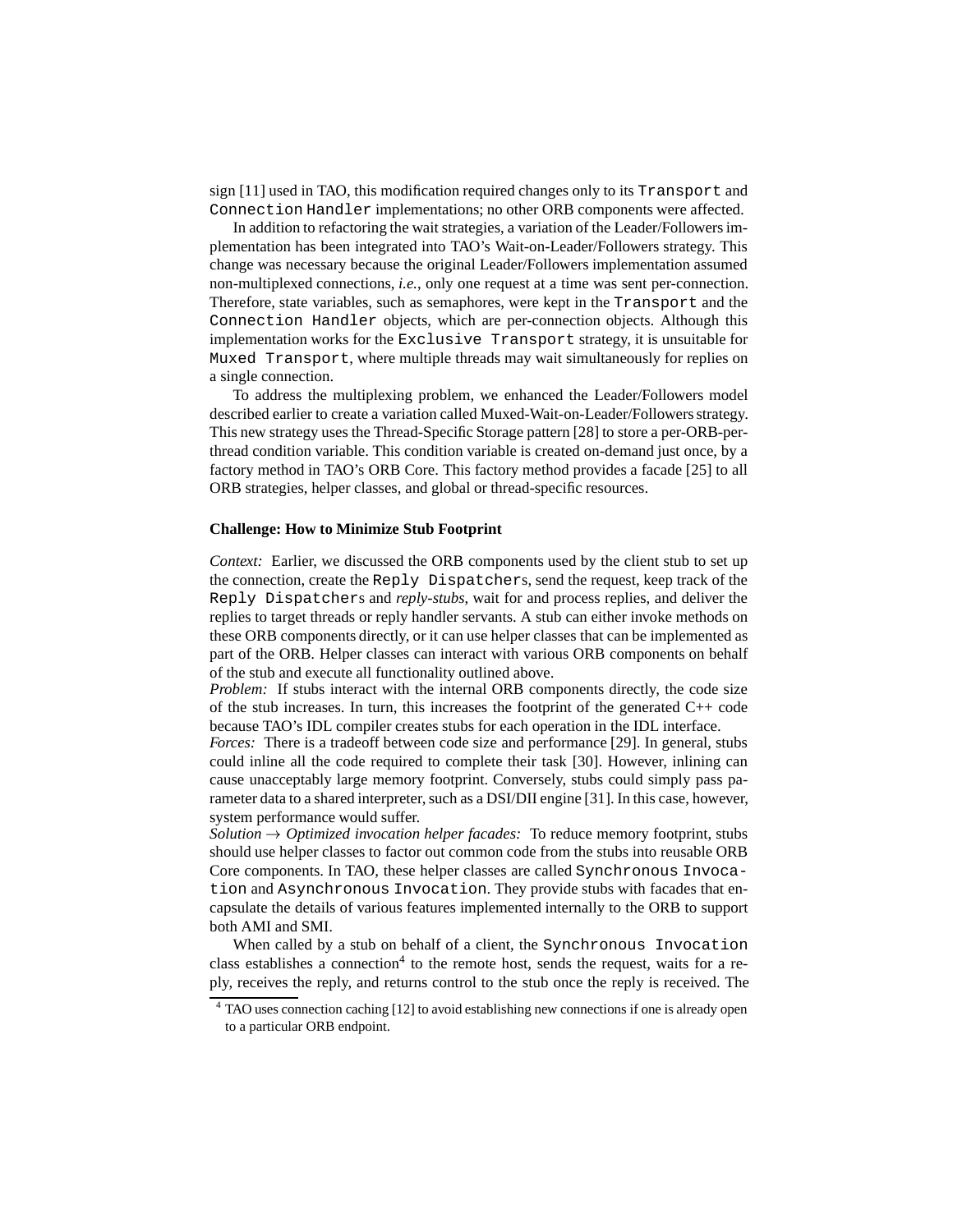Asynchronous Invocation class is similar, but it returns control to the stub as soon as it sends the request. Thus, the Synchronous Invocation object creates the Synchronous Reply Dispatcher on its local stack activation record, whereas the Asynchronous Invocation object creates the Asynchronous Reply Dispatcher on the heap.

As illustrated in Figure 11, TAO's synchronous and asynchronous variants inherit



**Fig. 11.** Invocation Interface

from a common Invocation class, which provides a uniform interface to other components in the ORB. Both classes delegate the tasks described above to other ORB components we discussed earlier.

# **3.2 Collaborations Between Components in TAO's AMI-enabled Architecture**

Now that the preceding sections described TAO's ORB architecture components that process synchronous and asynchronous requests, we can present the overall AMI-enabled ORB architecture of TAO, which is shown by the UML class diagram in Figure 12. Moreover, Figure 13 reexamines the sequence of steps that occur when an application issues an AMI or SMI call. Each of these steps is described below:

- **–** The Client calls the Stub to invoke an operation. In the case of an AMI call, it passes a reference to a reply handler servant **(1)**.
- **–** The stubs generated by TAO's IDL compiler are different for the SMI and AMI calls. In particular, the SMI and AMI stubs instantiate their corresponding Invocation objects **(2)**.
- **–** The Invocation object creates a Synchronous or Asynchronous Reply Dispatcher, depending on the type of the request **(3)**. The Invocation object then binds the Reply Dispatcher object with the Transport Mux Strategy object (**4** & **5**).
- **–** The Invocation object calls the Transport object, which in turn uses TAO's pluggable protocols framework [11] and ACE [24] to send the request (**6** & **7**).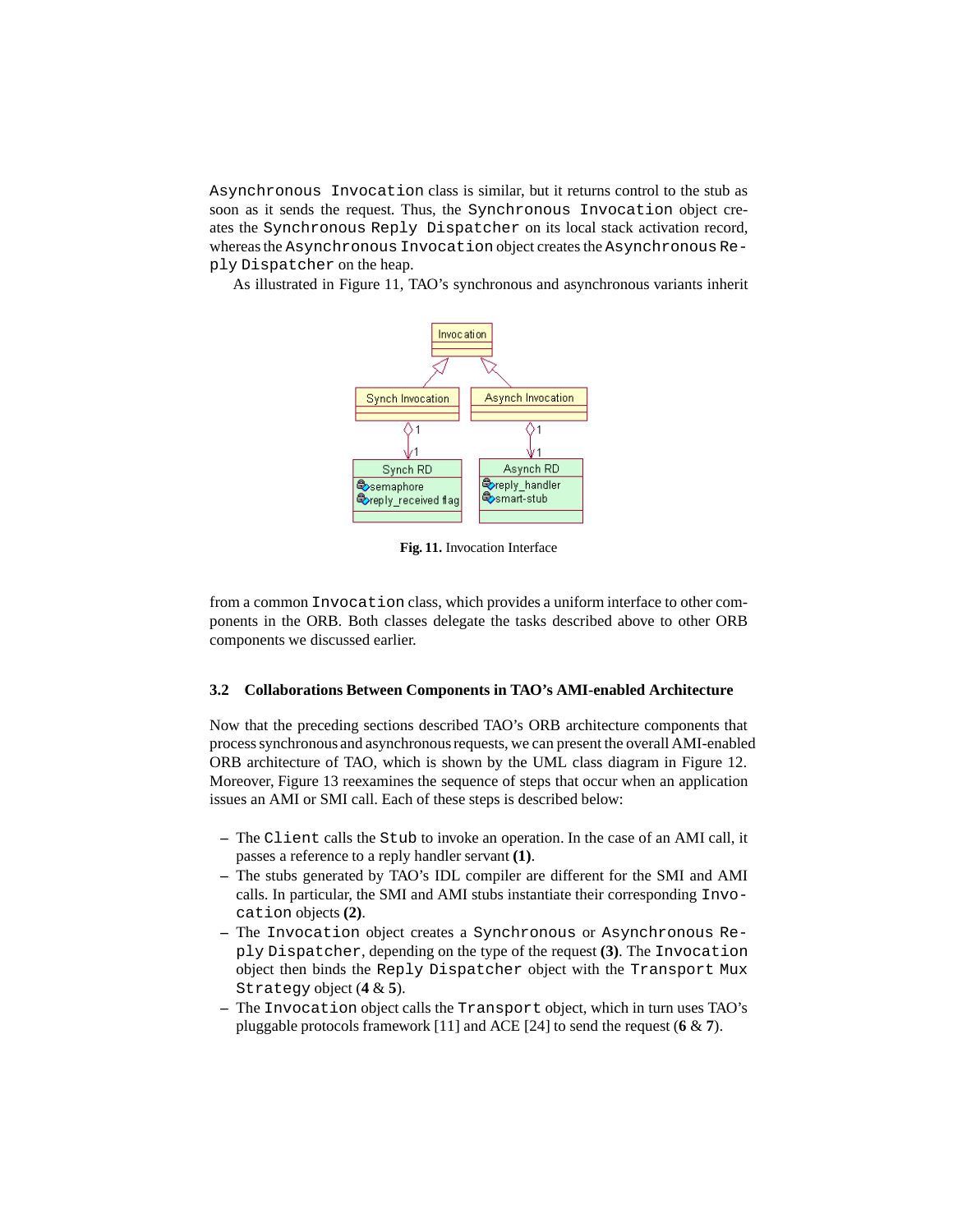

**Fig. 12.** AMI-enabled TAO ORB Architecture

- **–** In the AMI model, the stub returns control to the application at this point. Later, the Client can wait for the server's reply. In the SMI model, conversely, the Invocation object calls the Transport to wait for the reply, which delegates this task to the Wait Strategy **(8)**.
- **–** When the reply arrives, the Transport object is notified to read the reply **(9)**. It reads the complete reply and calls the Transport Mux Strategy to dispatch the reply **(10)**. The Transport Mux Strategy uses the correct Reply Dispatcher object created for that invocation and calls its dispatch method **(11)**.
- **–** If a Synchronous Reply Dispatcher is used, it simply stores the reply buffer, sets the state variables within the object to indicate that the reply has been received, and then returns. Conversely, the Asynchronous Reply Dispatcher invokes the reply stub stored in the object, passing in the reply handler servant and the reply buffer, and dispatches the reply **(12)**.

# **4 Evaluating the Performance of TAO AMI Callbacks**

#### **4.1 Overview**

As discussed in Section 1, AMI can help improve the scalability of CORBA applications by minimizing the number of client threads required to perform two-way invocations. In this section, we present empirical results that show how TAO's AMI implementation helps to increase application scalability by minimizing the number of client threads. We demonstrate the efficiency of the implementation by comparing both the latency and operation throughput of SMI and AMI two-way invocations in TAO.

All experiments were performed on two 400 Mhz quad-CPU Dell 6300 computers running Linux 2.2 and connected by a 100 Mbps Fast Ethernet. Each computer has 1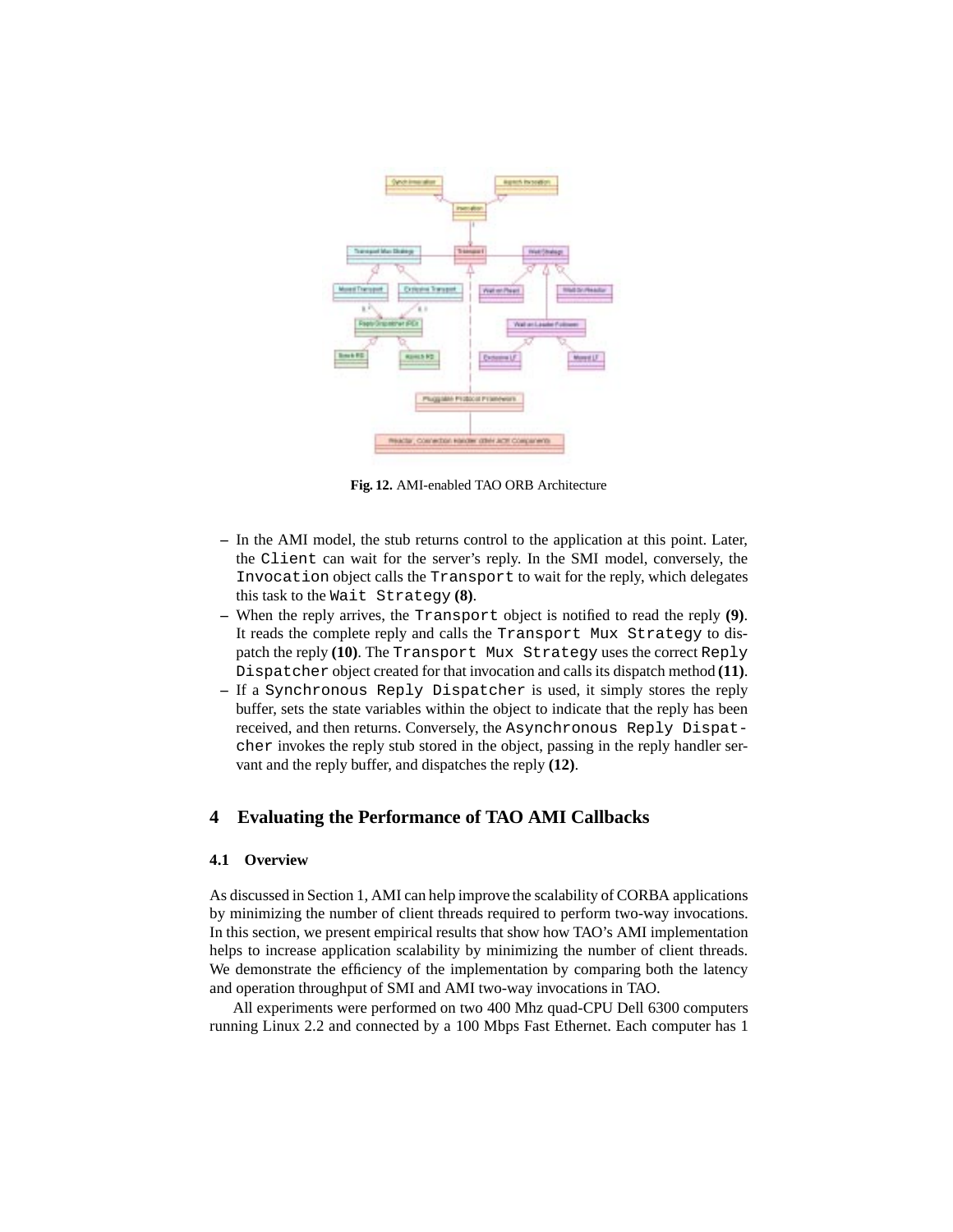

**Fig. 13.** Sequence of Steps in TAO's SMI & AMI Invocations

GB of RAM. The benchmarks were compiled using the GCC v. 2.95 compiler with the highest level of optimization.

The server implementation is held constant in all our benchmarks. Moreover, to minimize the overhead on the server, we use a simple interface that accepts a single argument and returns it. The argument is a 64-bit unsigned long that the client uses to send timestamps to the server to measure round-trip delays. To minimize jitter, all client and server benchmarking processes were run in the Linux real-time scheduling class.

#### **4.2 Empirical Results**

*Two-way latency benchmark:* In our first experiment, we compared the round-trip latency of 10,000 two-way calls in single-threaded applications using three different invocation models: (1) SMI using the SII, (2) AMI using the SII, and (3) deferred SMI using the DII. For the DII and AMI benchmarks we sent the request and immediately waited for the asynchronous reply.

Table 1 compares the latency for the three invocation models. The best results are obtained using AMI requests, though the difference with respect to SMI is small (3%). This difference is within the error margins defined by the jitter measurements and is not significant. Compared to SMI, a larger amount of jitter was observed for AMI, resulting from the extra locking overhead required to dispatch the reply-stub. In contrast, the worst performance is obtained using the deferred synchronous model, which averaged 20% slower than AMI because it incurs additional DII processing overhead.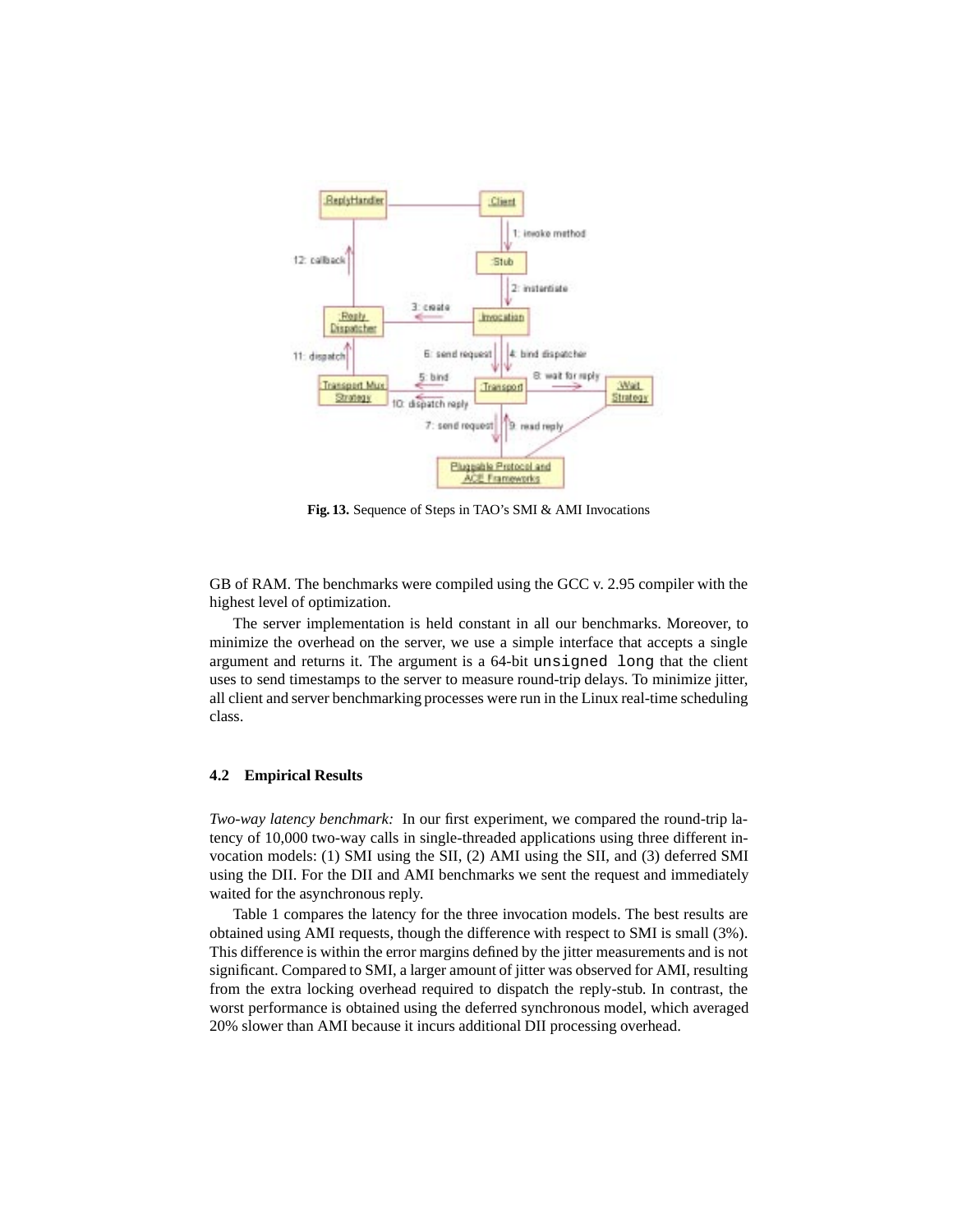|            |     |     | Test Minimum Average Maximum Jitter |      |
|------------|-----|-----|-------------------------------------|------|
| <b>SMI</b> | 455 | 497 | 684                                 | 2.7% |
| AM         | 447 | 479 | 1.859                               | 3.0% |
| DII        | 499 | 573 | 2.652                               | 9.6% |

Table 1. *usecond Latency Results for Different Invocation Models* 

*Operation throughput benchmark:* In this experiment, we compared the throughput (in number of requests per second) of the different invocation models. To simulate asynchronous communication using ORBs without AMI support, applications have traditionally spawned additional threads. To compare this approach with an AMI application, therefore, the client process creates a new thread for each two-way SMI call, up to an OS imposed limit of  $220<sup>5</sup>$ . The benchmark sends 10,000 requests on each thread.

In contrast to the heavily threaded SMI client, the AMI client uses only two threads. One thread sends as many two-way requests as required and the other thread runs the ORB event loop to dispatch replies to the appropriate reply handler. To match the number of calls performed by the SMI client, therefore, the AMI client performs 2,200,000 calls. Finally, we perform the same test using DII deferred synchronous requests.

The results of this experiment are shown in Figure 2. As shown by these results,

| Test                                | Average Calls/sec. |  |
|-------------------------------------|--------------------|--|
| SMI (220 threads)                   | 1914               |  |
| $\overline{\text{SMI}}$ (7 threads) | 7080               |  |
| AMI                                 | 8524               |  |
| DII                                 | 3816               |  |

**Table 2.** Operation Throughput Results for Different Invocation Models

the AMI client not only provides a more scalable design than the multi-threaded SMI client, but also shows a significant performance improvement. This improvement stems from the fact that (1) the TCP/IP stack can send larger data packets containing multiple AMI requests, (2) the two threads in the AMI client can overlap request invocations and response processing, and (3) the AMI client fully utilizes the network resources, *i.e.*, it can completely fill TCP/IP windows because it can "pipeline" the two-way invocations.

In addition to scalability problems, the use of hundreds of threads in the SMI client also increases its synchronization overhead. Table 2 shows how reducing the number of threads in the SMI client test from 220 to 7 improved performance significantly. This solution has the adverse affect of reducing the number of simultaneous two-way calls,

<sup>5</sup> Note that we were unable to create more than 220 threads before running out of resources on Linux. This illustrates one of the drawbacks of using threads to simulate asynchronous communication.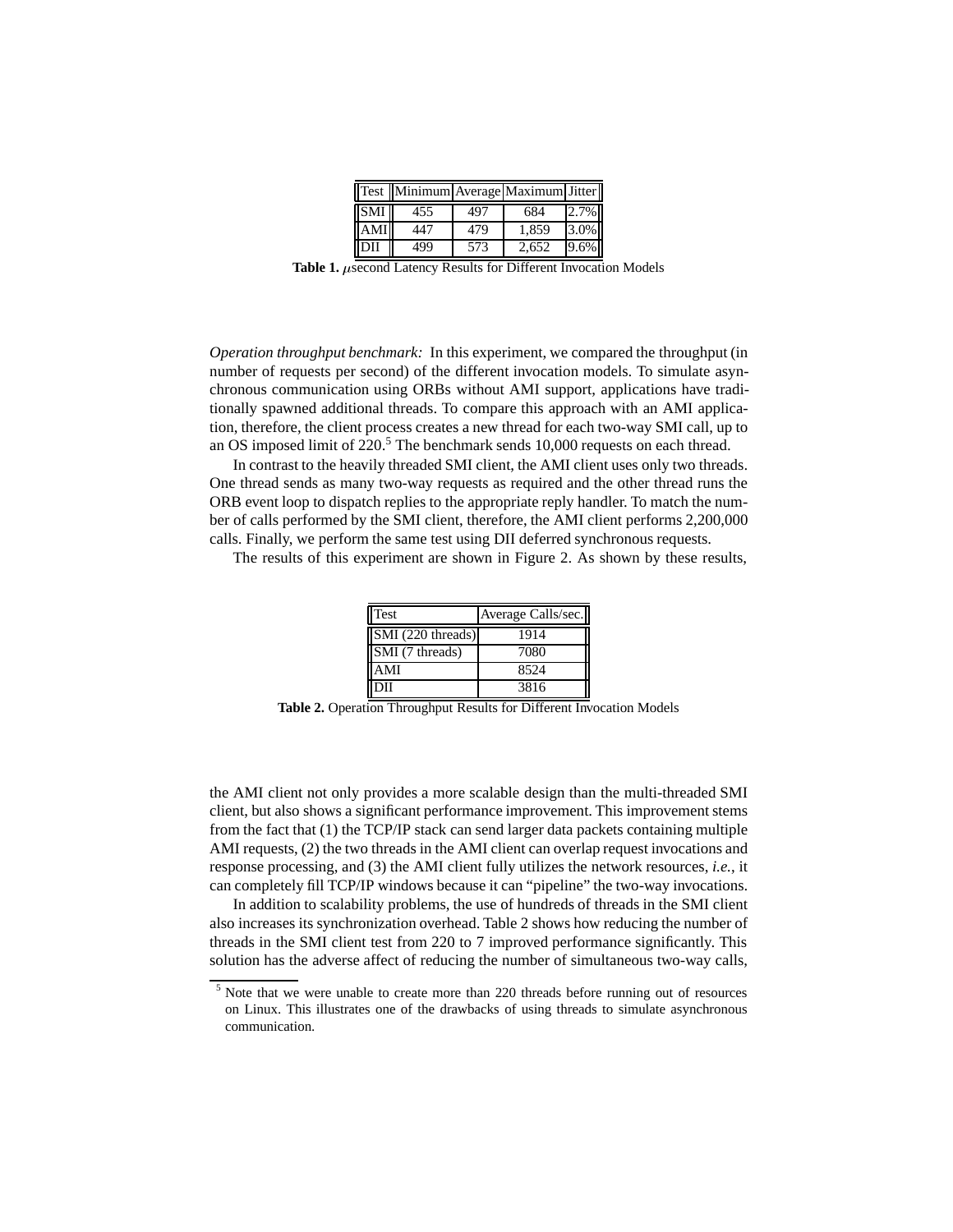however, which increases average latency. In contrast, the AMI client do not suffer from this tradeoff.

Finally, note that that deferred synchronous requests can sometimes achieve better performance than a naively designed, heavily-threaded SMI client. It is unlikely, however, that the performance of deferred synchronous DII could ever rival that of AMI, due to the inherent overhead of memory allocation and data copying. Moreover, DII's invocation model is more tedious and error-prone to program.

#### **4.3 Summary of Results**

The latency and operation throughput results presented above can be interpreted as follows:

- **–** For simple applications that require few request-response interactions, SMI is almost as effective as AMI, with an insignificant difference in latency within the error margins. In addition, SMI has slightly less jitter because its implementation uses fewer locks.
- **–** For more demanding applications, AMI applications can exhibit a measurable (20%) improvement in operation throughput compared with the best SMI results. These performance improvements illustrate how AMI clients can leverage network resources and inherent parallelism in distributed systems more effectively than SMI clients.

# **5 Concluding Remarks**

Asynchronous method invocations (AMI) are an important feature that has been integrated into CORBA via the OMG Messaging specification [4]. A key aspect of AMI is that operations can be invoked asynchronously, while still using the static invocation interface (SII). The use of SII eliminates much of the complexity and inefficiency inherent in the dynamic invocation interface (DII)'s deferred synchronous model.

This paper explains how ORBs can be structured to support the CORBA AMI callback model efficiently and scalably. The following is a synopsis of the lessons learned developing TAO's AMI callback implementation:

*AMI requires a scalable ORB architecture:* An ORB should implement the AMI and SMI reply handling in a flexible and scalable manner. For instance, to support many simultaneous AMI requests efficiently, connection multiplexing optimizations should be supported in the ORB Core.

*Optimizations should be guided by empirical measurements:* AMI and SMI enhancements should be guided by systematic blackbox benchmarks and whitebox profiling so that existing optimizations in the ORB are preserved, while allowing applications to configure the ORB based on their specific QoS requirements. For example, during the validation phase of our AMI changes, we discovered that the SMI model was performing one memory allocation more than it did before the AMI changes. The problem was easily fixed, but it illustrates that careful, repeated whitebox analysis of the system and application of optimization principle patterns [15] is required to ensure and maintain its quality.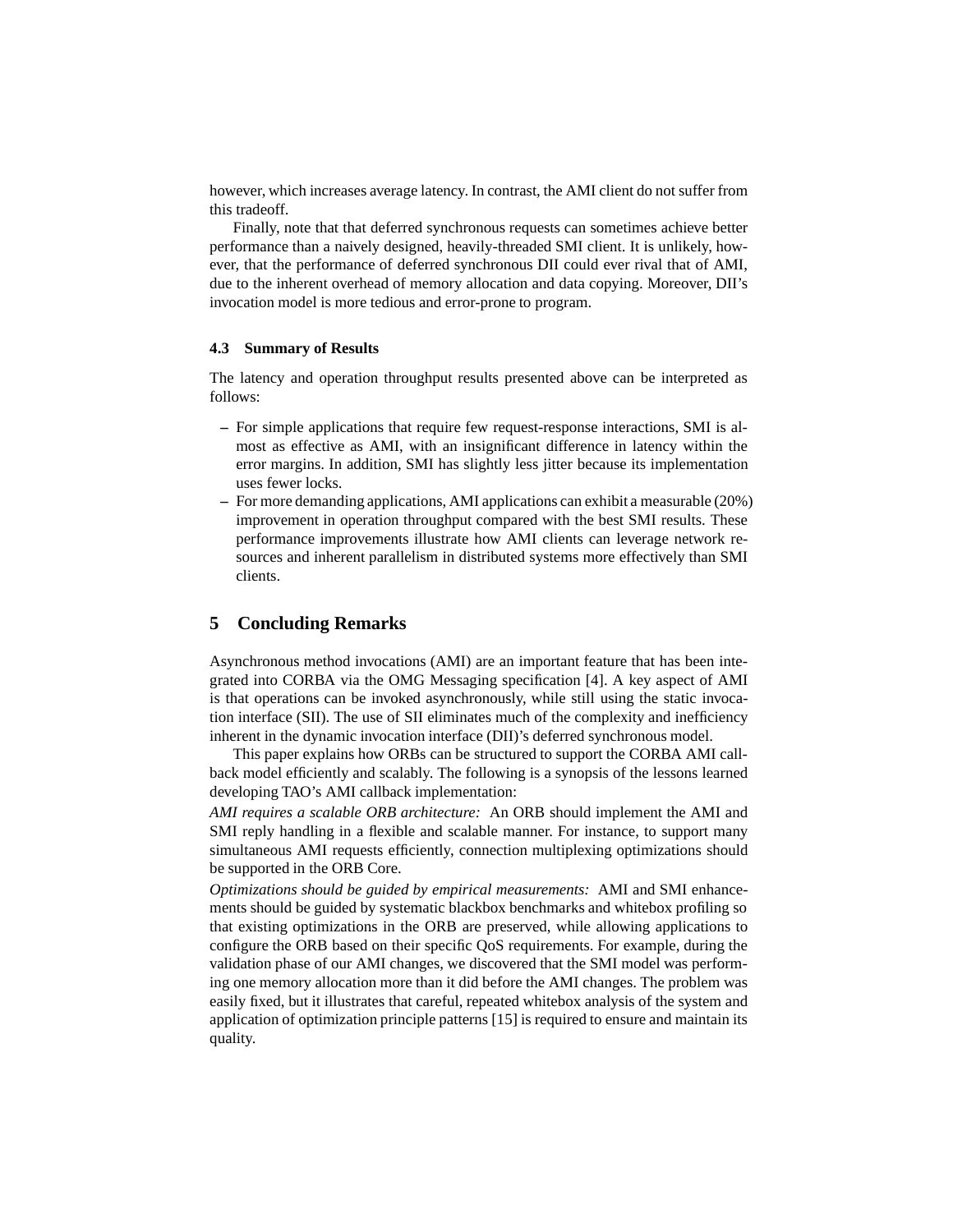*The ORB should adapt readily to different use-cases:* Design patterns should be applied to configure ORBs with policies and mechanisms appropriate for particular application use-cases, while still preserving key optimizations necessary to support stringent QoS requirements. In particular, we repeatedly applied the Strategy pattern [25] to TAO's AMI implementation to support scalable connection multiplexing strategies, while retaining configurations that ensure the determinism required for hard real-time applications. Applications can select AMI or SMI strategies using the Service Configurator pattern [25], which makes the TAO framework dynamically configurable and therefore highly flexible.

*Both AMI and SMI are important invocation models:* Enhancements needed to support AMI should not add overhead to the ORB's SMI processing. Patterns like Strategy and Service Configurator can be used to make any additional overhead optional for applications that do not require it.

*Programming AMI clients requires application developers to make design decisions:* While developing our tests for the AMI implementations, we recognized that the AMI model, while more intuitive and easier to use than the DII deferred synchronous model, is more complex than simple SMI applications. For instance, client developers must decide how to handle the replies, *e.g.*, by using a separate thread, waiting for replies after a fixed number of requests, or adaptively waiting for replies. Developers must also decide how to connect the reply with the original request, *e.g.*, by using a different reply handler servant for each one, returning some kind of request id from the server, or using the POA dynamic activation mechanisms to distinguish between all the requests. Finally, client developers must be prepared to handle "inversion of control" in their applications, *i.e.*, by using a callback to handle the incoming reply.

These challenges should not be viewed as insurmountable problems, however. After developers master the appropriate patterns and idioms, AMI can be significantly easier to program than the CORBA deferred synchronous model. Moreover, it offers significant performance improvements over both SMI and DII calls. Thus, CORBA AMI is an important addition to the CORBA family of features and specifications.

## **References**

- 1. Object Management Group, *The Common Object Request Broker: Architecture and Specification*, 2.3 ed., June 1999.
- 2. D. C. Schmidt and S. Vinoski, "Introduction to CORBA Messaging," *C++ Report*, vol. 10, November/December 1998.
- 3. D. C. Schmidt and S. Vinoski, "Programming Asynchronous Method Invocations with CORBA Messaging," *C++ Report*, vol. 11, February 1999.
- 4. Object Management Group, *CORBA Messaging Specification*, OMG Document orbos/98- 05-05 ed., May 1998.
- 5. Object Management Group, *Objects-by-Value*, OMG Document orbos/98-01-18 ed., January 1998.
- 6. Object Management Group, *Realtime CORBA Joint Revised Submission*, OMG Document orbos/99-02-12 ed., March 1999.
- 7. D. C. Schmidt, D. L. Levine, and S. Mungee, "The Design and Performance of Real-Time Object Request Brokers," *Computer Communications*, vol. 21, pp. 294–324, Apr. 1998.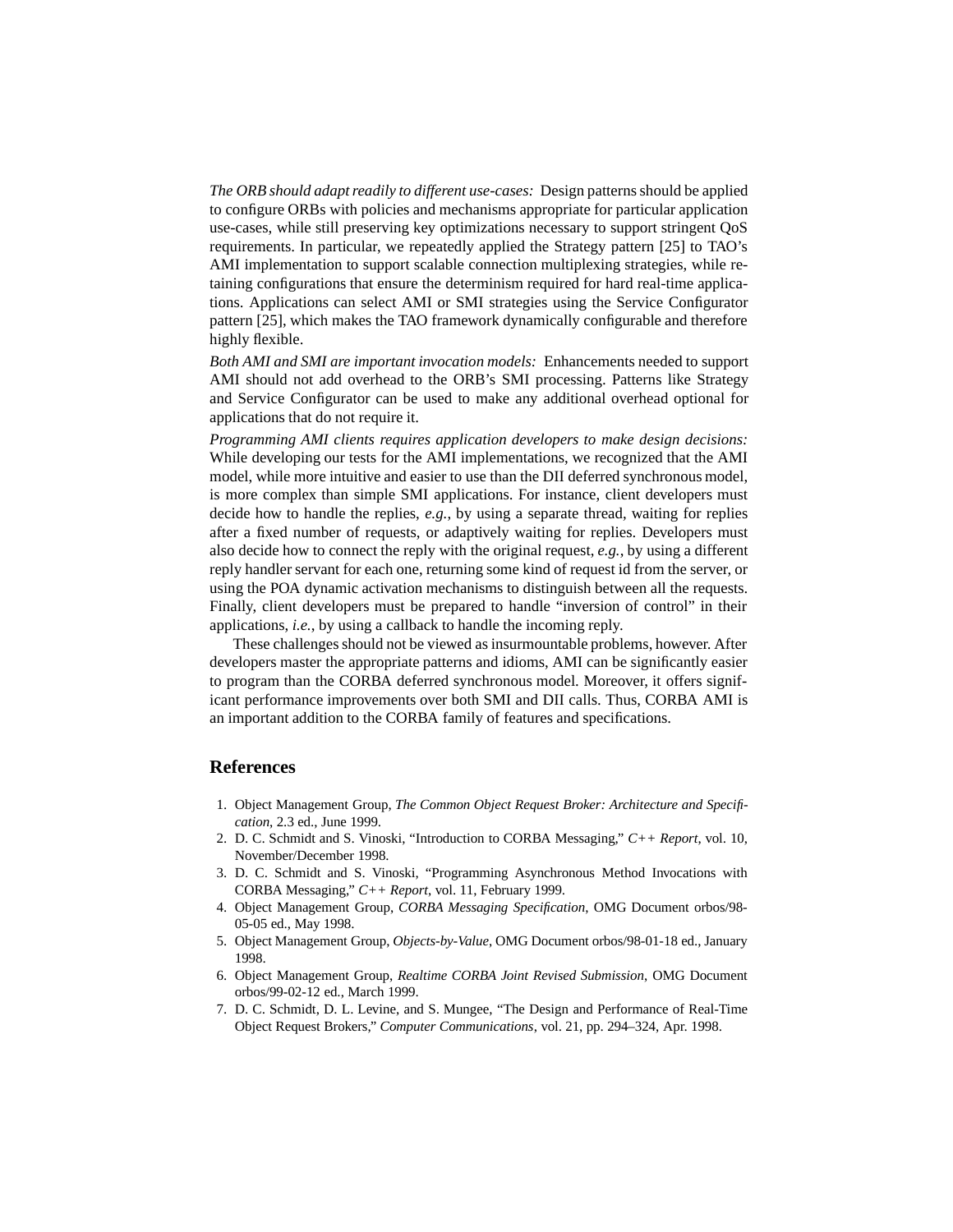- 8. C. D. Gill, D. L. Levine, and D. C. Schmidt, "The Design and Performance of a Real-Time CORBA Scheduling Service," *The International Journal of Time-Critical Computing Systems, special issue on Real-Time Middleware*, to appear 2000.
- 9. T. H. Harrison, D. L. Levine, and D. C. Schmidt, "The Design and Performance of a Realtime CORBA Event Service," in *Proceedings of OOPSLA '97*, (Atlanta, GA), ACM, October 1997.
- 10. F. Kuhns, D. C. Schmidt, and D. L. Levine, "The Design and Performance of a Real-time I/O Subsystem," in *Proceedings of the*  $5^{th}$  *IEEE Real-Time Technology and Applications Symposium*, (Vancouver, British Columbia, Canada), pp. 154–163, IEEE, June 1999.
- 11. C. O'Ryan, F. Kuhns, D. C. Schmidt, O. Othman, and J. Parsons, "The Design and Performance of a Pluggable Protocols Framework for Real-time Distributed Object Computing Middleware," in *Proceedings of the Middleware 2000 Conference*, ACM/IFIP, Apr. 2000.
- 12. D. C. Schmidt, S. Mungee, S. Flores-Gaitan, and A. Gokhale, "Software Architectures for Reducing Priority Inversion and Non-determinism in Real-time Object Request Brokers," *Journal of Real-time Systems, special issue on Real-time Computing in the Age of the Web and the Internet*, To appear 2000.
- 13. A. Gokhale and D. C. Schmidt, "Measuring the Performance of Communication Middleware on High-Speed Networks," in *Proceedings of SIGCOMM '96*, (Stanford, CA), pp. 306–317, ACM, August 1996.
- 14. D. C. Schmidt and C. Cleeland, "Applying Patterns to Develop Extensible ORB Middleware," *IEEE Communications Magazine*, vol. 37, April 1999.
- 15. I. Pyarali, C. O'Ryan, D. C. Schmidt, N. Wang, V. Kachroo, and A. Gokhale, "Applying Optimization Patterns to the Design of Real-time ORBs," in *Proceedings of the* <sup>5</sup> th *Conference on Object-Oriented Technologies and Systems*, (San Diego, CA), USENIX, May 1999.
- 16. R. H. Halstead, Jr., "Multilisp: A Language for Concurrent Symbolic Computation," *ACM Trans. Programming Languages and Systems*, vol. 7, pp. 501–538, Oct. 1985.
- 17. B. Liskov and L. Shrira, "Promises: Linguistic Support for Efficient Asynchronous Procedure Calls in Distributed Systems," in *Proceedings of the SIGPLAN'88 Conference on Programming Language Design and Implementation*, pp. 260–267, June 1988.
- 18. Y. Aahlad, B. Martin, M. Marathe, and C. Lee, "Asynchronous Notification Among Distributed Objects," in *Proceedings of the*  $2^{nd}$  *Conference on Object-Oriented Technologies and Systems*, (Toronto, Canada), USENIX, June 1996.
- 19. C. Ma and J. Bacon, "COBEA: A CORBA-Based Event Architecture," in *Proceedings of the*  $4^{rd}$  Conference on Object-Oriented Technologies and Systems, USENIX, Apr. 1998.
- 20. A. B. Arulanthu, C. O'Ryan, D. C. Schmidt, and M. Kircher, "Applying C++, Patterns, and Components to Develop an IDL Compiler for CORBA AMI Callbacks," *C++ Report*, vol. 12, Mar. 2000.
- 21. K. Birman, "The Process Group Approach to Reliable Distributed Computing," *Communications of the ACM*, vol. 36, pp. 37–53, December 1993.
- 22. C. O'Ryan and D. C. Schmidt, "Applying a Real-time CORBA Event Service to Large-scale Distributed Interactive Simulation," in 5<sup>th</sup> *International Workshop on Object-oriented Real-Time Dependable Systems*, (Monterey, CA), IEEE, Nov 1999.
- 23. N. Wang, D. C. Schmidt, and S. Vinoski, "Collocation Optimizations for CORBA," *C++ Report*, vol. 11, November/December 1999.
- 24. D. C. Schmidt, "ACE: an Object-Oriented Framework for Developing Distributed Applications," in *Proceedings of the*  $6^{th}$  *USENIX C++ Technical Conference*, (Cambridge, Massachusetts), USENIX Association, April 1994.
- 25. E. Gamma, R. Helm, R. Johnson, and J. Vlissides, *Design Patterns: Elements of Reusable Object-Oriented Software*. Reading, MA: Addison-Wesley, 1995.
- 26. P. Jain and D. C. Schmidt, "Dynamically Configuring Communication Services with the Service Configurator Pattern," *C++ Report*, vol. 9, June 1997.